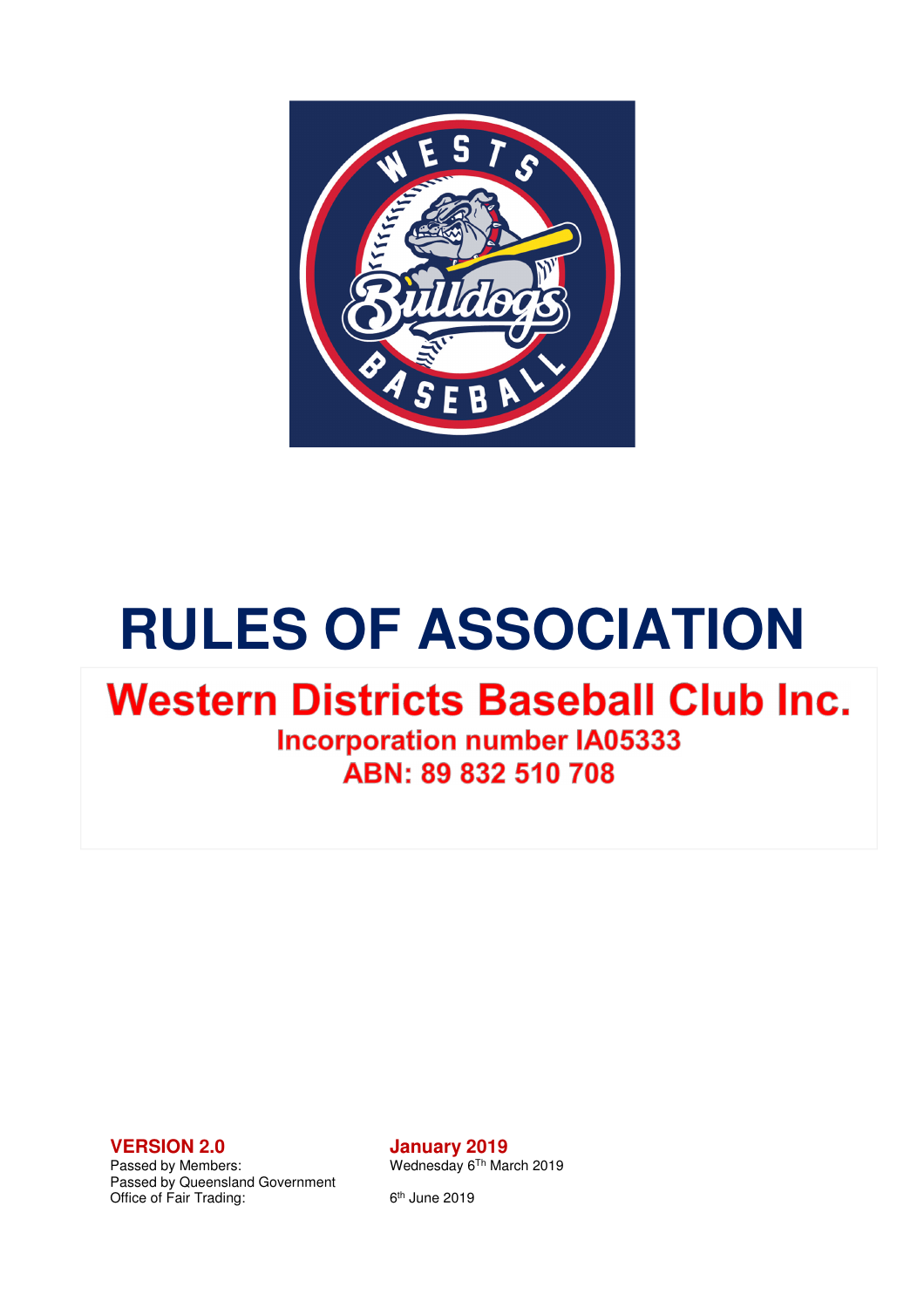### **Table of Contents**

| 1. |              |                                                                                               |  |
|----|--------------|-----------------------------------------------------------------------------------------------|--|
|    | 1.1.         |                                                                                               |  |
|    | 1.2.         |                                                                                               |  |
| 2. |              |                                                                                               |  |
|    | 2.1.         |                                                                                               |  |
|    | 2.2.         |                                                                                               |  |
|    |              |                                                                                               |  |
| 3. |              |                                                                                               |  |
|    | 3.1.         |                                                                                               |  |
|    | 3.2.         |                                                                                               |  |
|    | 3.3.         |                                                                                               |  |
|    | 3.4.         |                                                                                               |  |
|    | 3.5.         |                                                                                               |  |
|    | 3.6.         |                                                                                               |  |
|    | 3.7.         |                                                                                               |  |
|    | 3.8.         |                                                                                               |  |
|    | 3.9.         |                                                                                               |  |
| 4. |              |                                                                                               |  |
|    | 4.1.         |                                                                                               |  |
|    | 4.2.         |                                                                                               |  |
|    | 4.3.         |                                                                                               |  |
| 5. |              |                                                                                               |  |
|    | 5.1.         |                                                                                               |  |
|    | 5.2.         |                                                                                               |  |
|    | 5.3.         | RESIGNATION, REMOVAL OR VACATION OF OFFICE OF MANAGEMENT COMMITTEE MEMBER 15                  |  |
|    | 5.4.         |                                                                                               |  |
|    | 5.5.         |                                                                                               |  |
|    | 5.6.         |                                                                                               |  |
|    | 5.7.         |                                                                                               |  |
|    | 5.8.         |                                                                                               |  |
|    | 5.9.         |                                                                                               |  |
|    | 5.10.        |                                                                                               |  |
|    | 5.11.        |                                                                                               |  |
|    | 5.12.        |                                                                                               |  |
|    | 5.13.        |                                                                                               |  |
|    |              |                                                                                               |  |
| 6. |              |                                                                                               |  |
|    | 6.1.<br>6.2. |                                                                                               |  |
|    |              | BUSINESS TO BE CONDUCTED AT ANNUAL GENERAL MEETING OF LEVEL 1 INCORPORATED ASSOCIATIONS AND   |  |
|    | 6.3.         | BUSINESS TO BE CONDUCTED AT ANNUAL GENERAL MEETING OF OTHER LEVEL 2 INCORPORATED ASSOCIATIONS |  |
|    |              |                                                                                               |  |
|    | 6.4.         | BUSINESS TO BE CONDUCTED AT ANNUAL GENERAL MEETING OF OTHER LEVEL 3 INCORPORATED ASSOCIATIONS |  |
|    |              |                                                                                               |  |
|    | 6.5.         |                                                                                               |  |
|    | 6.6.         |                                                                                               |  |
|    | 6.7.         |                                                                                               |  |
|    | 6.8.         |                                                                                               |  |
|    | 6.9.         |                                                                                               |  |
|    | 6.10.        |                                                                                               |  |
|    | 6.11.        |                                                                                               |  |
|    |              |                                                                                               |  |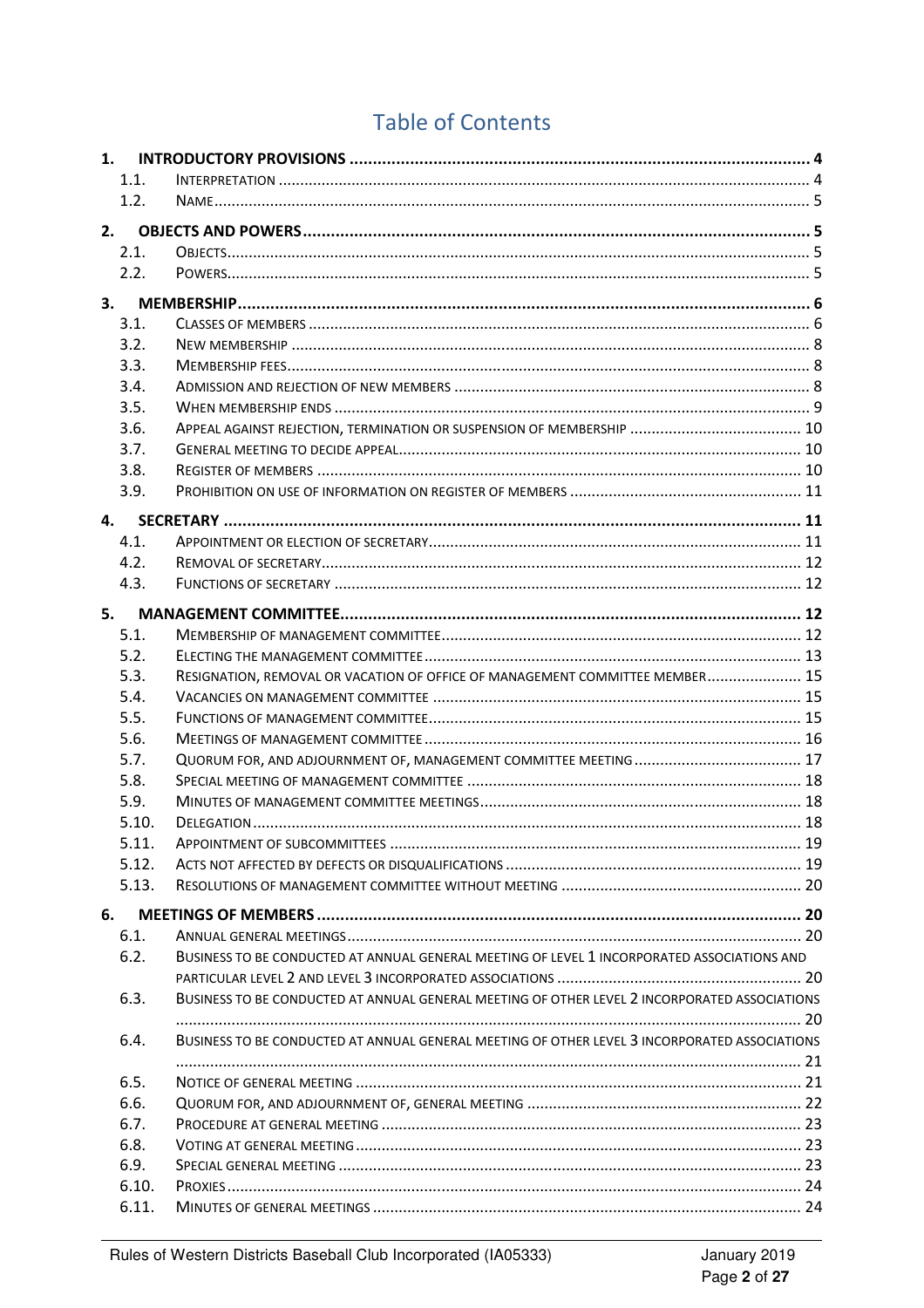|    | 7.1              |  |
|----|------------------|--|
|    | 7.2.             |  |
|    | 7.3.             |  |
| 8. |                  |  |
|    | 8.1              |  |
|    | 8.2 <sub>1</sub> |  |
|    | 8.3.             |  |
|    | 8.4.             |  |
|    | 8.5.             |  |
|    |                  |  |

| Date of adoption                           | $6th$ March 2019 |
|--------------------------------------------|------------------|
| <sup>1</sup> Date of registration with OFT | 6th June 2019    |

#### **Compiled by CPR Group**

PO Box 2092 Sunshine Plaza Q 4558 P: 07 5443 6247 F: 07 5443 6429 E: admin@cprgroup.com.au W: www.cprgroup.com.au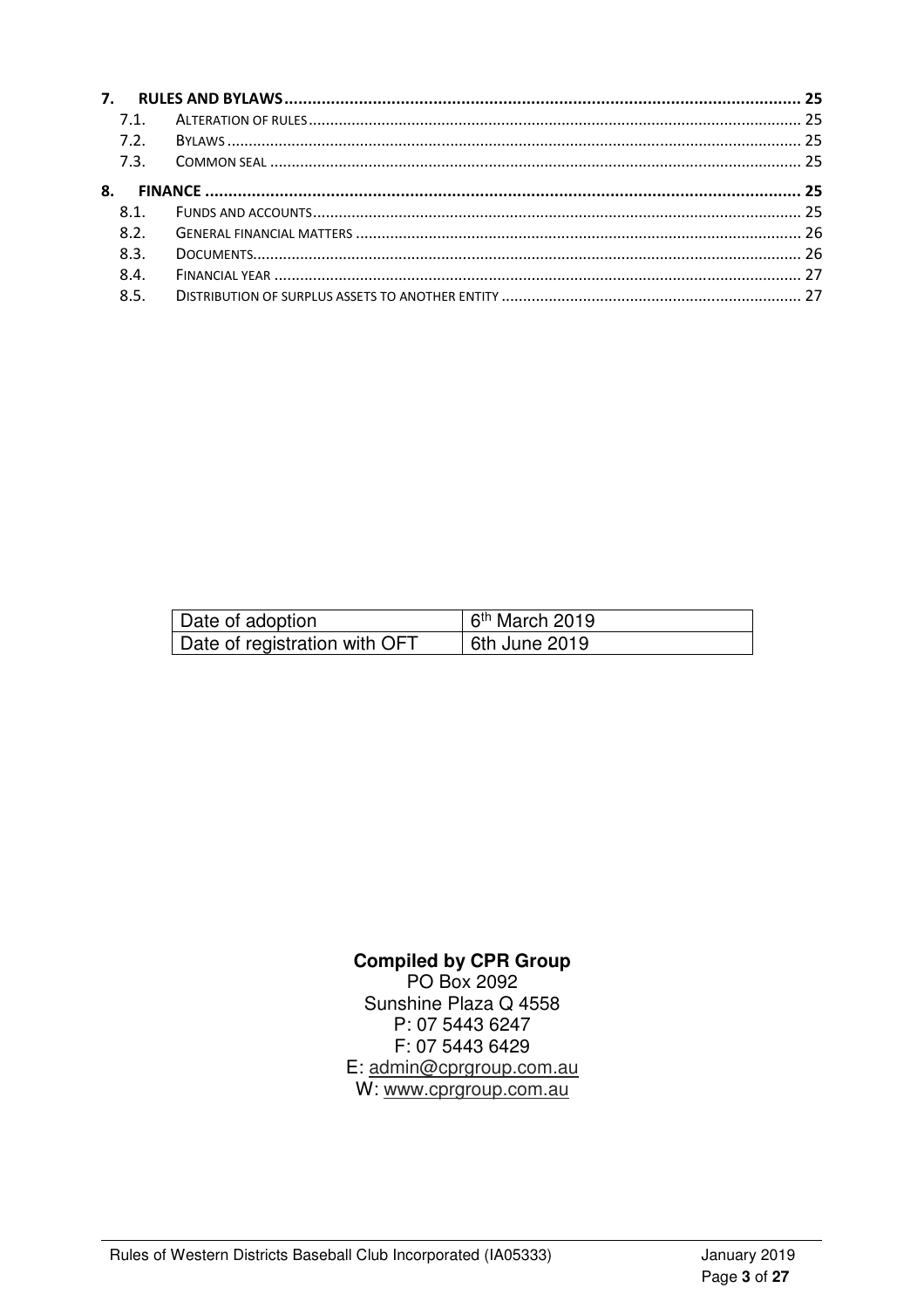#### **1. INTRODUCTORY PROVISIONS**

#### 1.1. Interpretation

- 1.1.1. In these rules:
	- a. act means the Associations Incorporation Act 1981;
	- b. association means the Western Districts Baseball Club Incorporated;
	- c. bylaws means the bylaws of the association;
	- d. by lot means making a determination or choice by lottery. For example, this might include conducting a draw at random;
	- e. casual vacancy, on the management committee, means a vacancy that occurs when an elected member of the management committee resigns, dies or otherwise stops holding office;
	- f. fee means a payment of money due to the association by its members;
	- g. majority means more than half of all eligible voting members present and voting at a management committee meeting or a general meeting;
	- h. the management committee means the people elected or appointed to control the business and operations of the association and who are deemed to be agents of the incorporated association for all purposes within its objects;
	- i. **member** means a person who has been duly accepted as such by the management committee in accordance with the rules and who has paid any membership fees due to the association;
	- j. present means:
		- i at a management committee meeting, see rule 5.6.6; or
		- ii at a general meeting, see rule 6.7.2;
	- k. signed means agreed in writing;
	- l. special resolution means a resolution that is passed at a general meeting (including the annual general meeting) by the votes of at least 75% of the members who are present and voting;
	- m. written / in writing means, unless the contrary intention appears, all forms of visible words, including printed, hard copy or digital formats.
- 1.1.2. Words importing the singular include the plural where context requires or permits.
- 1.1.3. A word or expression that is not defined in these rules, but is defined in the Act has, if the context permits, the meaning given by the Act.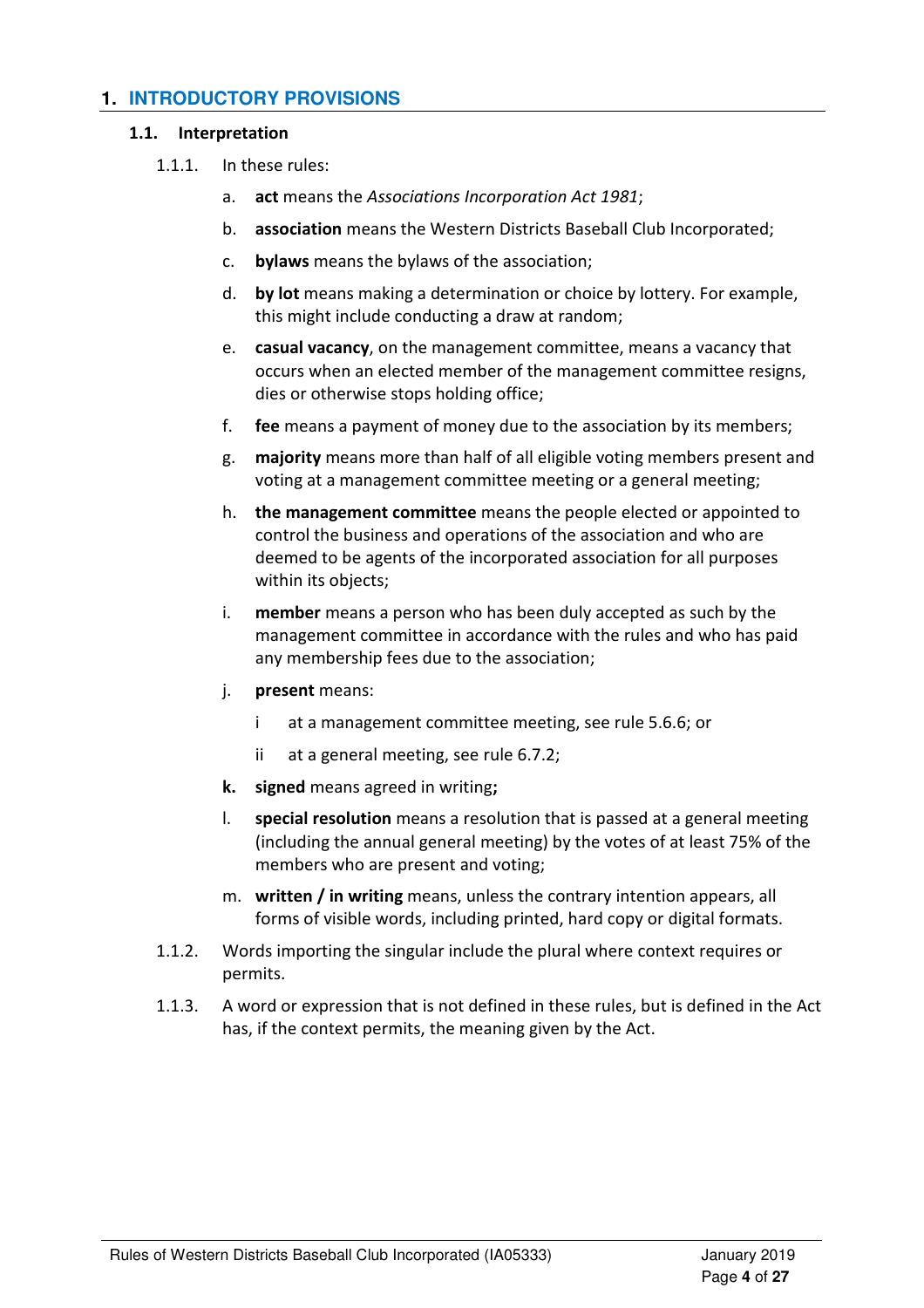#### 1.2. Name

1.2.1. The name of the incorporated association is Western Districts Baseball Club Incorporated.

#### **2. OBJECTS AND POWERS**

#### 2.1. Objects

- 2.1.1. The objects of the association are to:
	- a. foster, encourage, promote, control and manage the sport of baseball in the local area;
	- b. provide appropriate opportunities for all players to progress from tee-ball through to Australian representation;
	- c. affiliate with Baseball Queensland and Baseball Australia and such other bodies as the association deems fit;
	- d. abide by the rules regulating the conduct of the sport of baseball, as determined by Baseball Queensland and Baseball Australia;
	- e. foster a healthy environment and encourage sportsmanship, good fellowship and a sense of community spirit amongst members and visitors;
	- f. establish and maintain playing facilities and amenities for the benefit, social comfort and advancement of the sport, the association, its members and visitors;
	- g. do such things as are incidental or conducive to the attainment of any or all of these objects.

#### 2.2. Powers

- 2.2.1. The association has the powers of an individual.
- 2.2.2. The association may, for example:
	- a. enter into contracts; and
	- b. acquire, hold, deal with and dispose of property; and
	- c. make charges for services and facilities it supplies; and
	- d. do other things necessary or convenient to be done in carrying out its affairs.
- 2.2.3. The association may issue secured and unsecured notes, debentures and debenture stock for the association.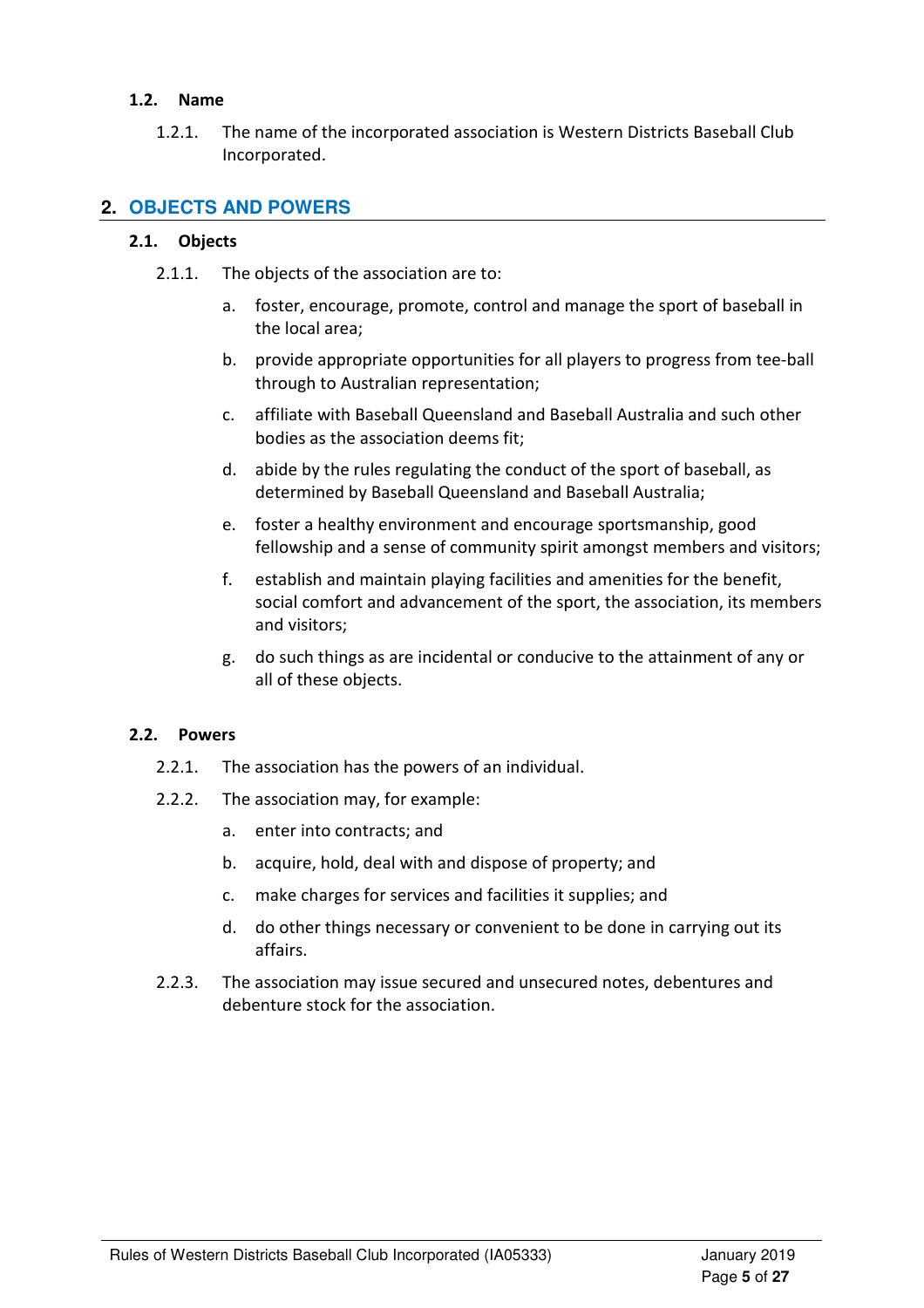#### **3. MEMBERSHIP**

#### 3.1. Classes of members

- 3.1.1. The membership of the association consists of the following classes:
	- a) Ordinary Members;
	- b) Junior Members:
	- c) Honorary or Volunteer Members;
	- d) Life Members;
	- e) Social Members:
	- a. Ordinary:
		- i ordinary members must be at least 18 years of age and support the objects of the association and abide by the association's bylaws and codes of conduct;
		- ii ordinary members may include players, parents of junior members, non-playing volunteers and officials and other people;
		- iii ordinary members are entitled to vote at general meetings of the association;
		- iv ordinary members are eligible for election to the management committee;
		- v fees payable by an ordinary member can be waived or discounted by the management committee.
	- b. Junior:
		- i junior members must be below the age of 18 years and support the objects of the association and abide by the association's bylaws and codes of conduct;
		- ii junior members may include players, non-playing volunteers, officials and other people;
		- iii junior members are not entitled to vote at general meetings of the association;
		- iv junior members are not eligible for election to the management committee;
		- v fees payable by a junior member can be waived or discounted by the management committee.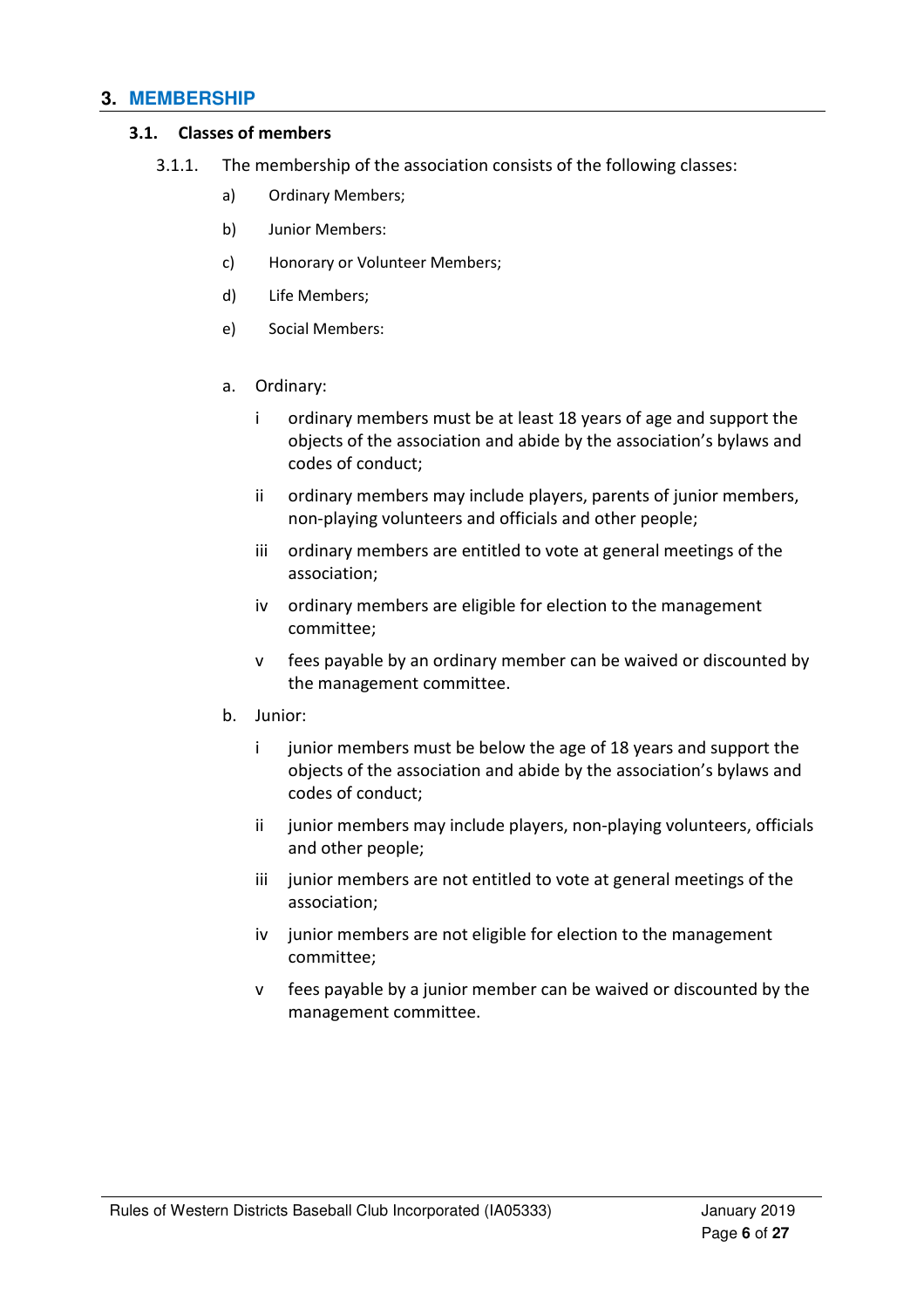- c. Honorary Or Volunteer:
	- i shall be a person who is not a registered player, or parent or legal guardian of a registered player, who serves on a Sub Committee or as an Operational or General Volunteer

the Management Committee will approve Honorary or Volunteer members each season on an as needs basis and Honorary and Volunteer Members shall be:-

- ii subject to the provisions of these Rules
- iii exempt from the payment of membership fees
- iv will be not entitled to vote at a General Meeting
- v are not eligible for election to the board;
- d. Life:
	- i Life members must be at least 18 years of age and support the objects of the association and abide by the association's bylaws and codes of conduct;
	- ii life membership is open to people who have rendered extraordinary and meritorious service to the association for an extended period;
	- iii any ordinary member or life member may recommend to the management committee a nominee for election as a life member;
	- iv recommendations for life membership must be in writing, signed by the member(s) making the recommendation and received by the secretary of the association no less than 14 days prior to the annual general meeting;
	- v on the management committee's approval of the recommendation, the management committee will propose the nominee for election as a life member at the annual general meeting;
	- vi the management committee may propose any other member for election as a life member at the annual general meeting;
	- vii life members must be elected by the passing of a special resolution;
	- viii life members are entitled to vote at general meetings of the association;
	- ix life members are eligible for election to the management committee;
	- x life members are not required to pay membership fees to the association;
	- xi life members numbers shall be limited so that no more than two life memberships are nominated in any one year.
- e. Social: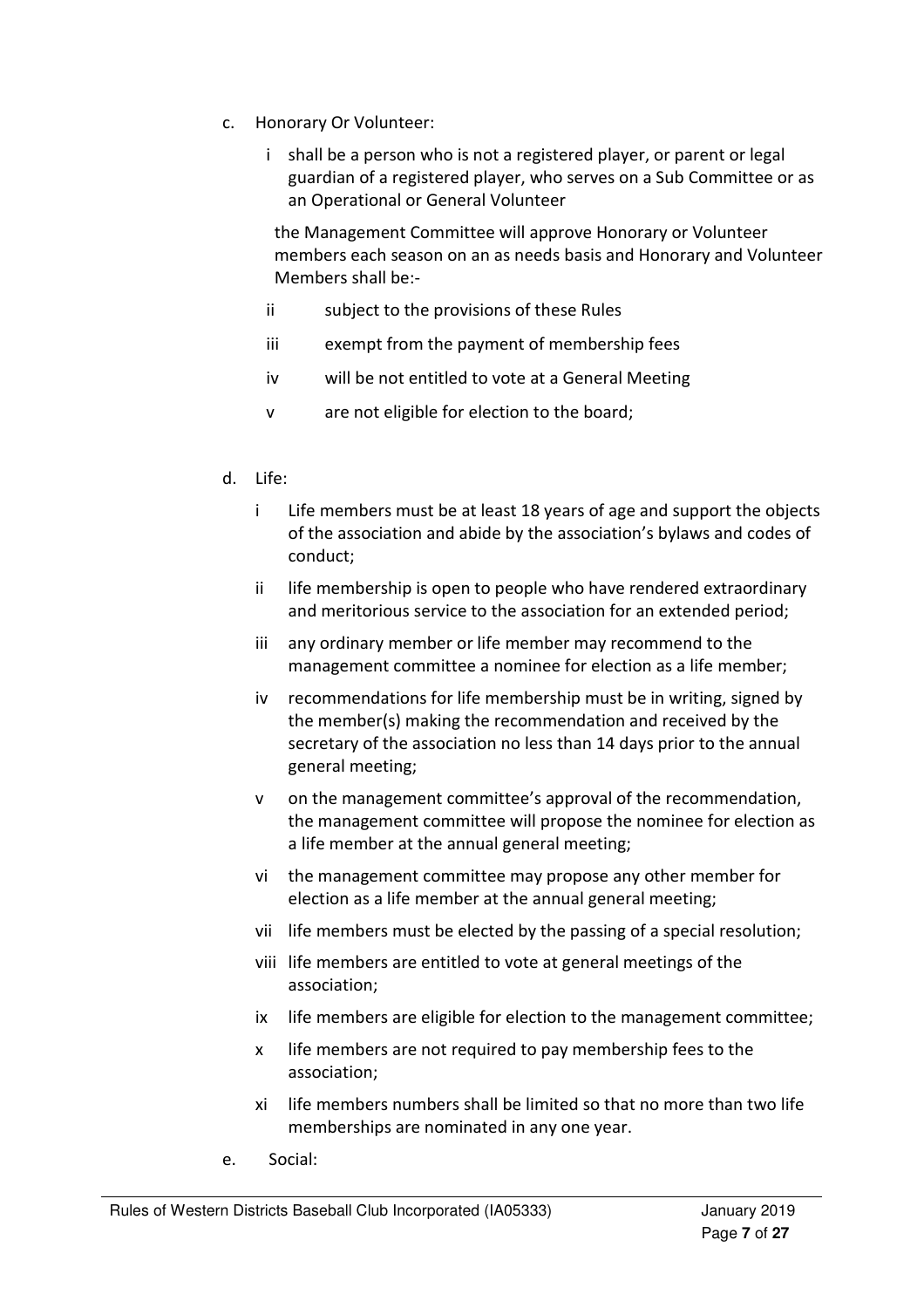- i any person over the age of 18 years may apply for Social membership;
- ii Application for Social membership shall be in writing on an approved form
- iii social members must be at least 18 years of age and support the objects of the association and abide by the association's bylaws and codes of conduct;
- iv social members are not entitled to vote at general meetings of the association;
- v social members are not eligible for election to the board or subcommittees;
- vi fees payable by a social member can be waived or discounted by the Committee.
- 3.1.2. The number of members in all classes of membership, except life members, is unlimited.

#### 3.2. New membership

- 3.2.1. An application for membership must be:
	- a. in writing; and
	- b. in the form decided by the management committee.

#### 3.3. Membership fees

- 3.3.1. The membership fee for each class of membership, other than life membership, is:
	- a. the amount decided by the management committee; and
	- b. payable when, and in the way, the management committee decides.

#### 3.4. Admission and rejection of new members

- 3.4.1. The management committee must consider an application for membership at the next management committee meeting held after it receives:
	- a. the application for membership; and
	- b. the appropriate membership fee for the application.
- 3.4.2. The management committee must ensure that, as soon as possible after the person applies to become a member of the association, and before the management committee considers the person's application, the person is advised:
	- a. whether or not the association has public liability insurance; and
	- b. if the association has public liability insurance, the amount of the insurance.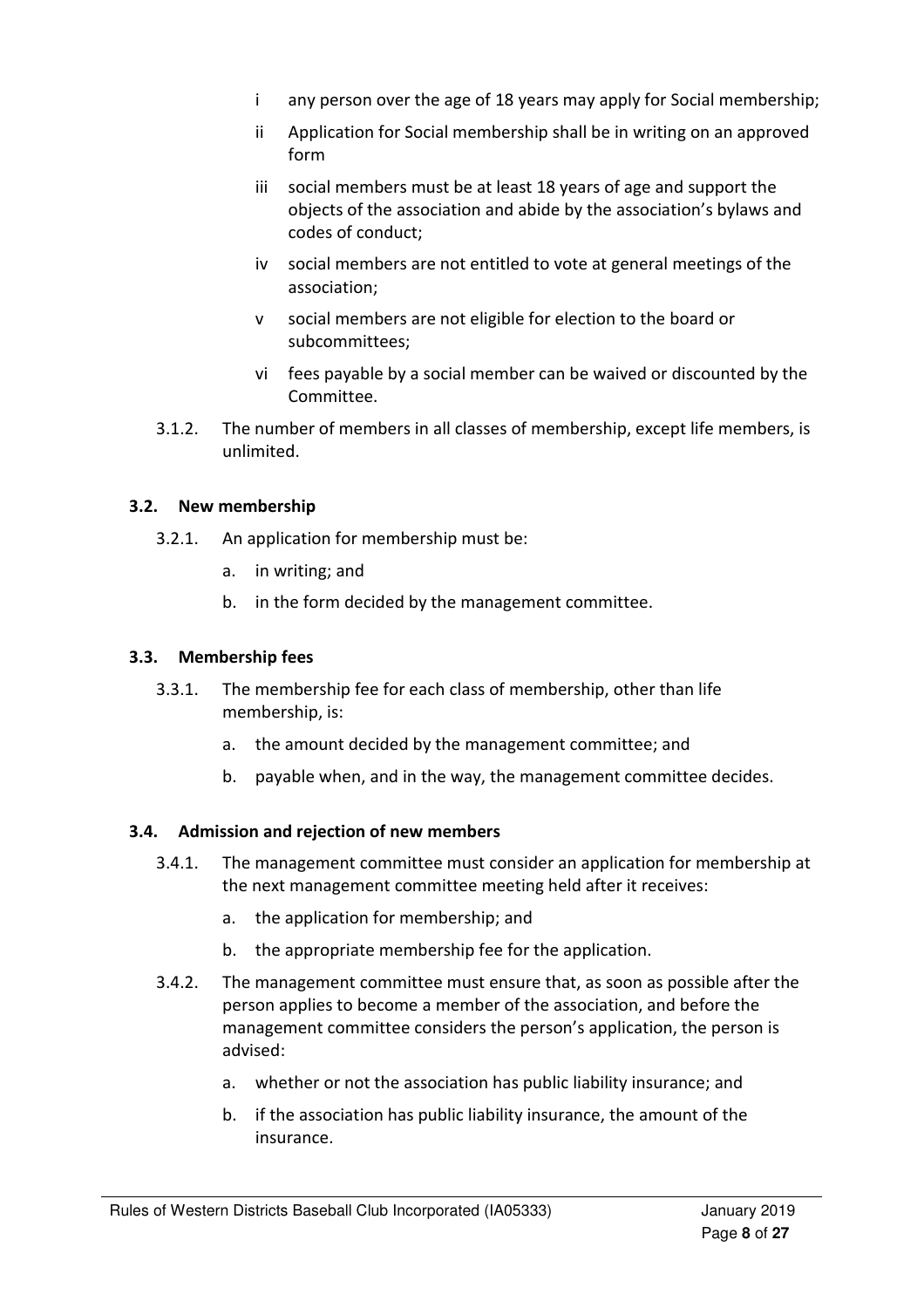- 3.4.3. The management committee must decide at the meeting whether to accept or reject the application.
- 3.4.4. If a majority of the members of the management committee present and voting at the meeting vote to accept the applicant as a member, the applicant must be accepted as a member for the class of membership applied for.
- 3.4.5. If the management committee decides to reject an application, the secretary of the association must, as soon as practicable, give the applicant notice of the decision in a manner determined by the management committee.

#### 3.5. When membership ends

- 3.5.1. A member may resign from the association by giving a written notice of resignation to the secretary.
- 3.5.2. The resignation takes effect at:
	- a. the time the notice is received by the secretary; or
	- b. if a later time is stated in the notice, the later time.
- 3.5.3. The management committee may terminate or suspend a member's membership if the member:
	- a. is convicted of an indictable offence; or
	- b. does not comply with any of the provisions of these rules; or
	- c. has membership fees in arrears for at least two months; or
	- d. conducts himself or herself in a way considered to be injurious or prejudicial to the character or interests of the association.
- 3.5.4. If the management committee decides to terminate or suspend a member's membership, the secretary must, within seven days after the decision, give the member written notice:
	- a. setting out the decision of the committee and the grounds on which it is based;
	- b. stating that the member may address the committee at a meeting to be held not earlier than seven days and not later than 28 days after the service of the notice;
	- c. stating the date, place, and time of that meeting;
	- d. informing the member that the member may do either or both of the following:
		- i attend and speak at that meeting;
		- ii submit to the committee at or before the date of that meeting written representations relating to the resolution.
- 3.5.5. Before the management committee terminates or suspends a member's membership, the management committee must: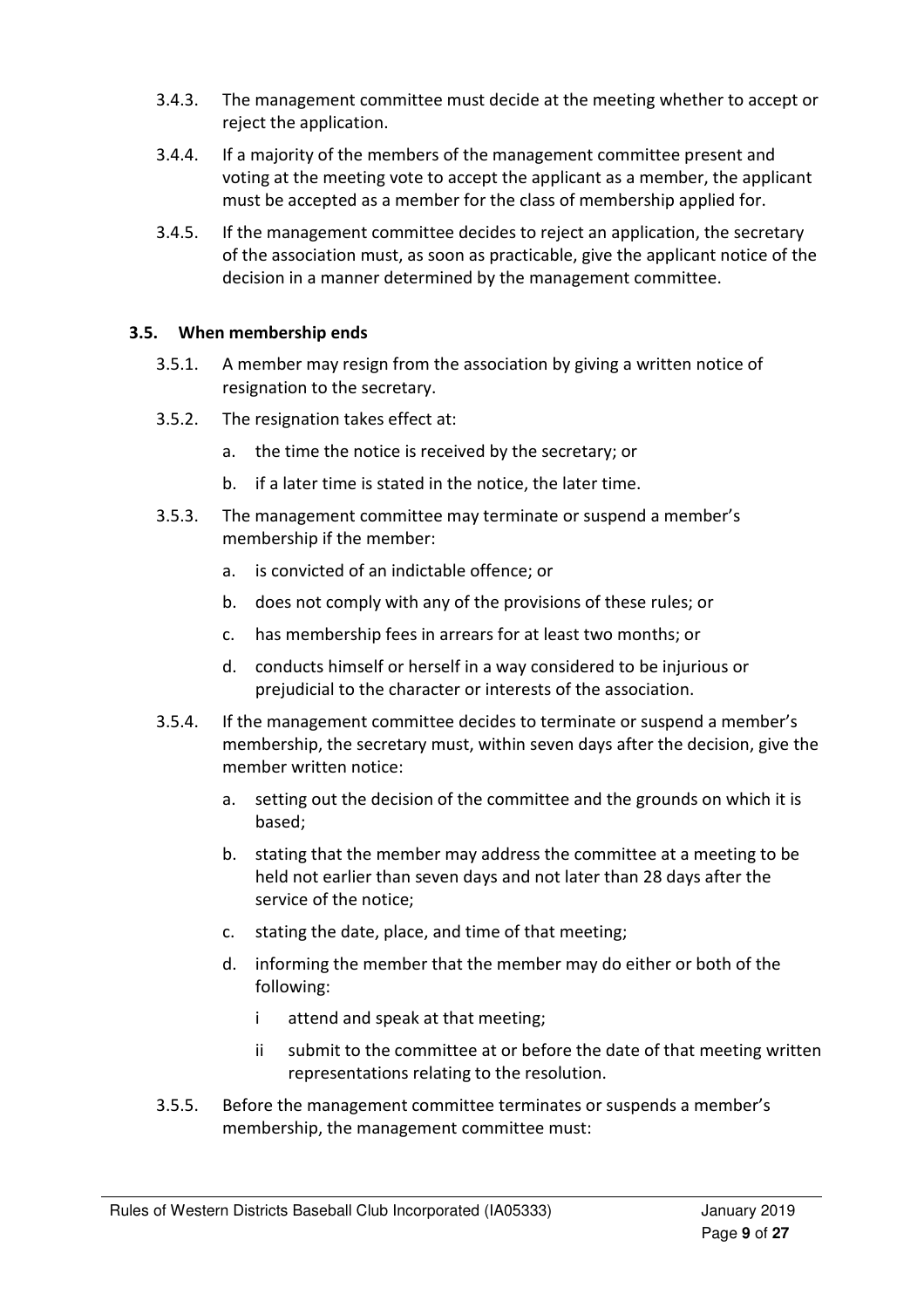- a. give the member a full and fair opportunity to make verbal representations at a meeting as mentioned in rule 3.5.4.b;
- b. give due consideration to any written representations submitted to the committee by the member at or before the meeting mentioned in rule  $3.5.4.b.$
- 3.5.6. If, after considering all representations made by the member, the management committee decides by resolution to terminate or suspend the membership, the secretary of the management committee must, within seven days of the meeting mentioned in rule 3.5.4.b, give the member a written notice of the decision.

#### 3.6. Appeal against rejection, termination or suspension of membership

- 3.6.1. A person whose application for membership has been rejected, or a member whose membership has been terminated or suspended, may give the secretary written notice of their intention to appeal against the decision.
- 3.6.2. A notice of intention to appeal must be given to the secretary within seven days after the person receives written notice of the decision.
- 3.6.3. If the secretary receives a notice of intention to appeal, the secretary must, within 14 days after receiving the notice, call a general meeting to decide the appeal.

#### 3.7. General meeting to decide appeal

- 3.7.1. The general meeting to decide an appeal must be held within 28 days after the secretary receives the notice of intention to appeal.
- 3.7.2. At the meeting, the applicant must be given a full and fair opportunity to show why the application should not be rejected or the membership should not be terminated or suspended.
- 3.7.3. Also, the management committee and the members of the management committee who rejected the application or terminated or suspended the membership must be given a full and fair opportunity to show why the application should be rejected or the membership should be terminated or suspended.
- 3.7.4. An appeal must be decided by a majority vote of the members present and voting at the meeting.
- 3.7.5. If a person whose application for membership has been rejected does not appeal against the decision within seven days after receiving written notice of the decision, or the applicant appeals but the appeal is unsuccessful, the secretary must, as soon as possible, refund any membership fees paid by the person.

#### 3.8. Register of members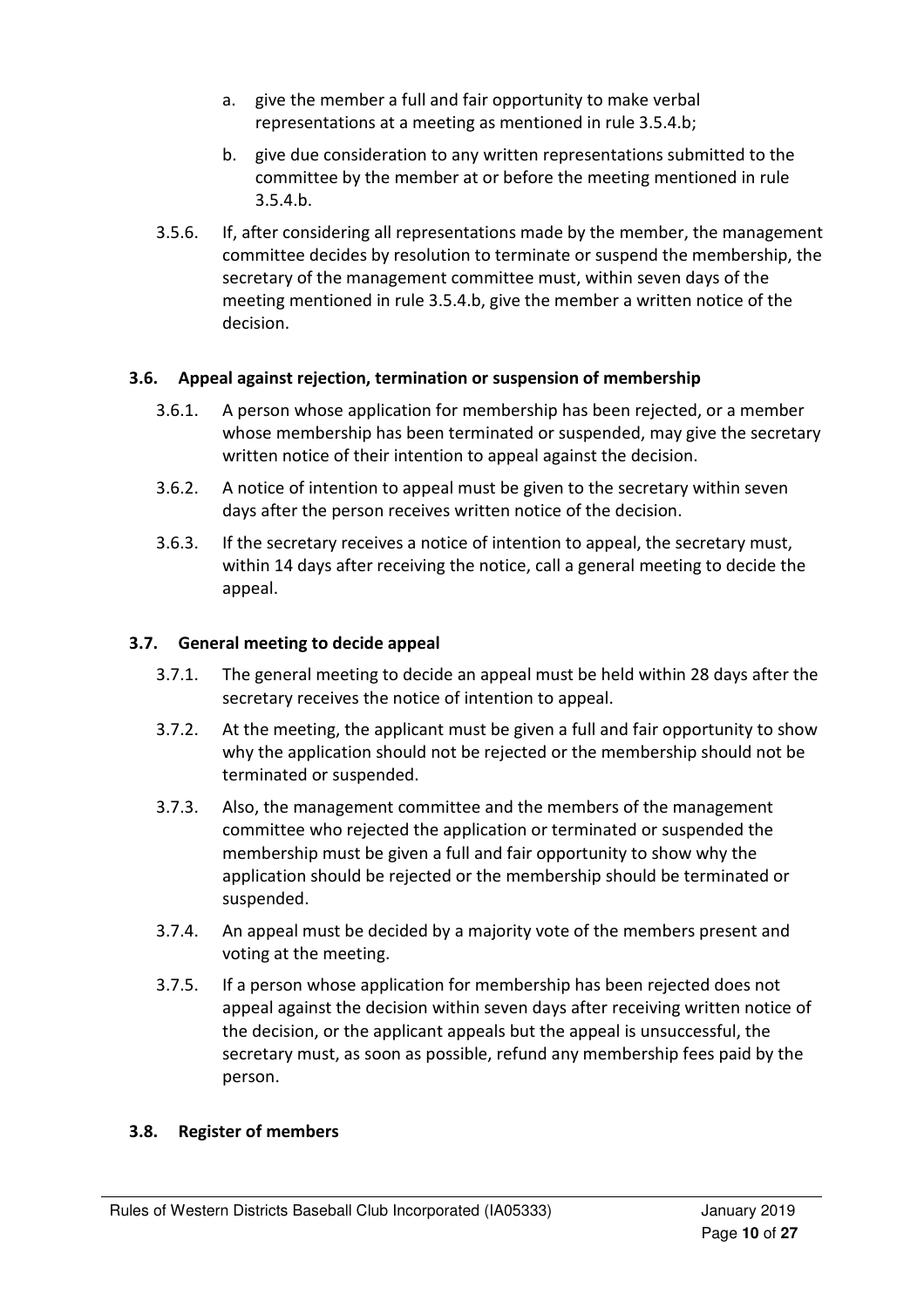- 3.8.1. The management committee must keep a register of members of the association.
- 3.8.2. The register must include the following particulars for each member:
	- a. the full name of the member;
	- b. the postal or residential address of the member;
	- c. the date of admission as a member;
	- d. the date of death or time of resignation of the member;
	- e. details about the termination or reinstatement of membership;
	- f. any other particulars the management committee or the members at a general meeting decide.
- 3.8.3. The register must be open for inspection by members of the association at all reasonable times.
- 3.8.4. A member must contact the secretary to arrange an inspection of the register.
- 3.8.5. However, the management committee may, on the application of a member of the association, withhold information about the member (other than the member's full name) from the register available for inspection if the management committee has reasonable grounds for believing the disclosure of the information would put the member at risk of harm.

#### 3.9. Prohibition on use of information on register of members

- 3.9.1. A member of the association must not:
	- a. use information obtained from the register of members of the association to contact, or send material to, another member of the association for the purpose of advertising for political, religious, charitable or commercial purposes; or
	- b. disclose information obtained from the register to someone else, knowing that the information is likely to be used to contact, or send material to, another member of the association for the purpose of advertising for political, religious, charitable or commercial purposes.

#### **4. SECRETARY**

#### 4.1. Appointment or election of secretary

- 4.1.1. The secretary must be an individual residing in Queensland, or in another state but not more than 65km from the Queensland border, who is:
	- a. a member of the association elected by the association as secretary; or
	- b. any of the following people appointed by the management committee as secretary:
		- i a member of the association's management committee;
		- ii another member of the association;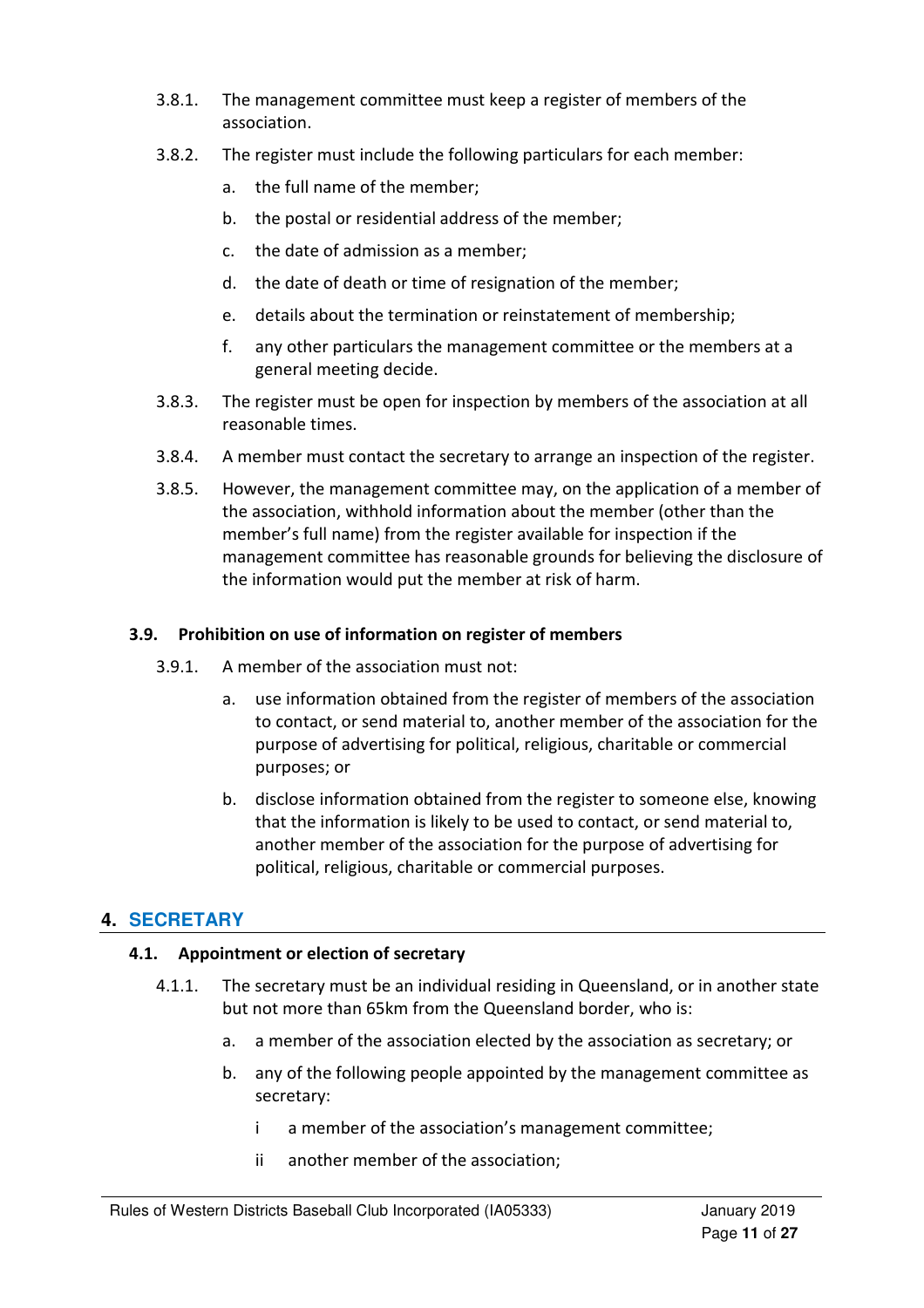- iii another person.
- 4.1.2. If a vacancy occurs in the office of secretary, the members of the management committee must ensure a secretary is appointed or elected for the association within one month after the vacancy occurs.
- 4.1.3. If the management committee appoints a person mentioned in rule 4.1.1.b.ii as secretary, other than to fill a casual vacancy on the management committee, the person does not become a member of the management committee.
- 4.1.4. However, if the management committee appoints a person mentioned in rule 4.1.1.b.ii as secretary to fill a casual vacancy on the management committee, the person becomes a member of the management committee.
- 4.1.5. If the management committee appoints a person mentioned in rule 4.1.1.b.iii as secretary, the person does not become a member of the management committee.

#### 4.2. Removal of secretary

- 4.2.1. The management committee of the association may at any time remove a person appointed by the management committee as the secretary.
- 4.2.2. If the management committee removes a secretary who is a person mentioned in rule 4.1.1.b.i, the person remains a member of the management committee.
- 4.2.3. If the management committee removes a secretary who is a person mentioned in rule 4.1.1.b.ii and who has been appointed to a casual vacancy on the management committee under rule 4.1.4, the person remains a member of the management committee.

#### 4.3. Functions of secretary

- 4.3.1. The secretary's functions include, but are not limited to:
	- a. calling meetings of the association, including preparing notices of a meeting and of the business to be conducted at the meeting in consultation with the president of the association; and
	- b. keeping minutes of each meeting; and
	- c. keeping copies of all correspondence and other documents relating to the association; and
	- d. maintaining the register of members of the association.

#### **5. MANAGEMENT COMMITTEE**

#### 5.1. Membership of management committee

5.1.1. The management committee of the association must have at least three members, of whom one holds the position of president, another of whom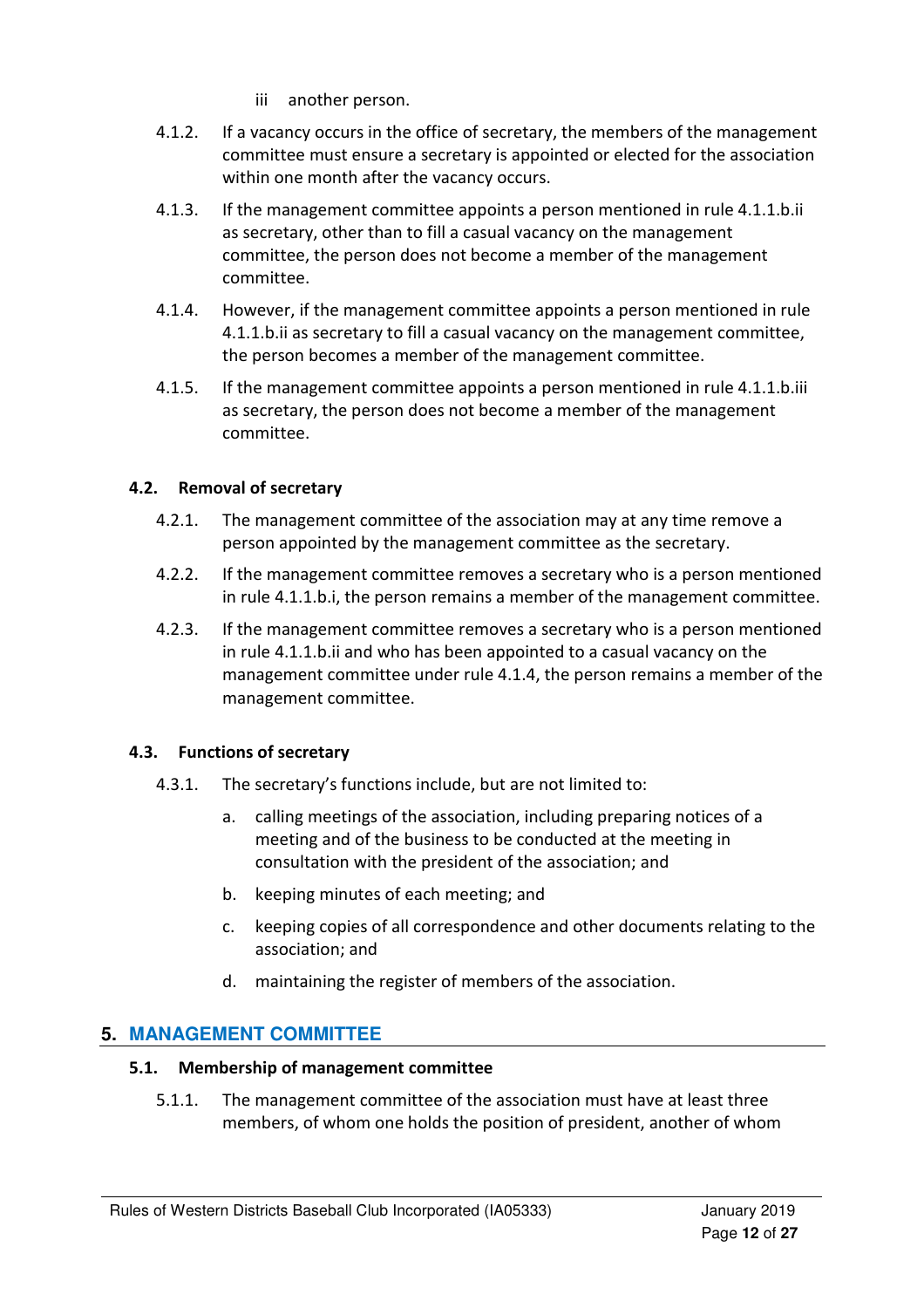holds the position of treasurer and any other members that the association members elect at a general meeting.

- 5.1.2. A member of the management committee, other than a secretary appointed by the management committee under rule 4.1.1.b.iii must be a member of the association.
- 5.1.3. At each annual general meeting of the association, the members of the management committee must retire from office, but are eligible, on nomination, for re-election.
- 5.1.4. A management committee member must exercise his or her powers and discharge his or her duties in good faith, in the best interests of the association for proper purpose and with a degree of care and diligence that a reasonable person would exercise in the circumstances.

#### 5.2. Electing the management committee

- 5.2.1. A member of the management committee may only be elected as follows:
	- a. the secretary calls for nominations for management committee positions with sufficient notice before the general meeting at which the election is to be held;
	- b. any two members of the association may nominate another member (the candidate) to serve as a member of the management committee;
	- c. nominations must be:
		- i in writing; and
		- ii signed by the candidate and the members who nominated him or her; and
		- iii given to the secretary at least 14 days before the general meeting at which the election is to be held.
	- d. each member present and entitled to vote at the general meeting may vote for one candidate for each vacant position on the management committee. Any equality in voting is resolved as follows:
		- i if there are two candidates and both candidates receive an equal number of votes, voting is determined by lot;
		- ii if there are three or more candidates and two or more candidates receive an equal highest number of votes, a second vote is conducted between only those candidates who received the equal highest number of votes. In the event that following the second vote, two or more candidates receive an equal highest number of votes, voting is determined by lot.
	- e. if there is only one candidate for a position, the candidate is declared elected if approved by a majority of members present and voting. If the candidate is not approved, nominations for the position may be taken from the floor of the meeting;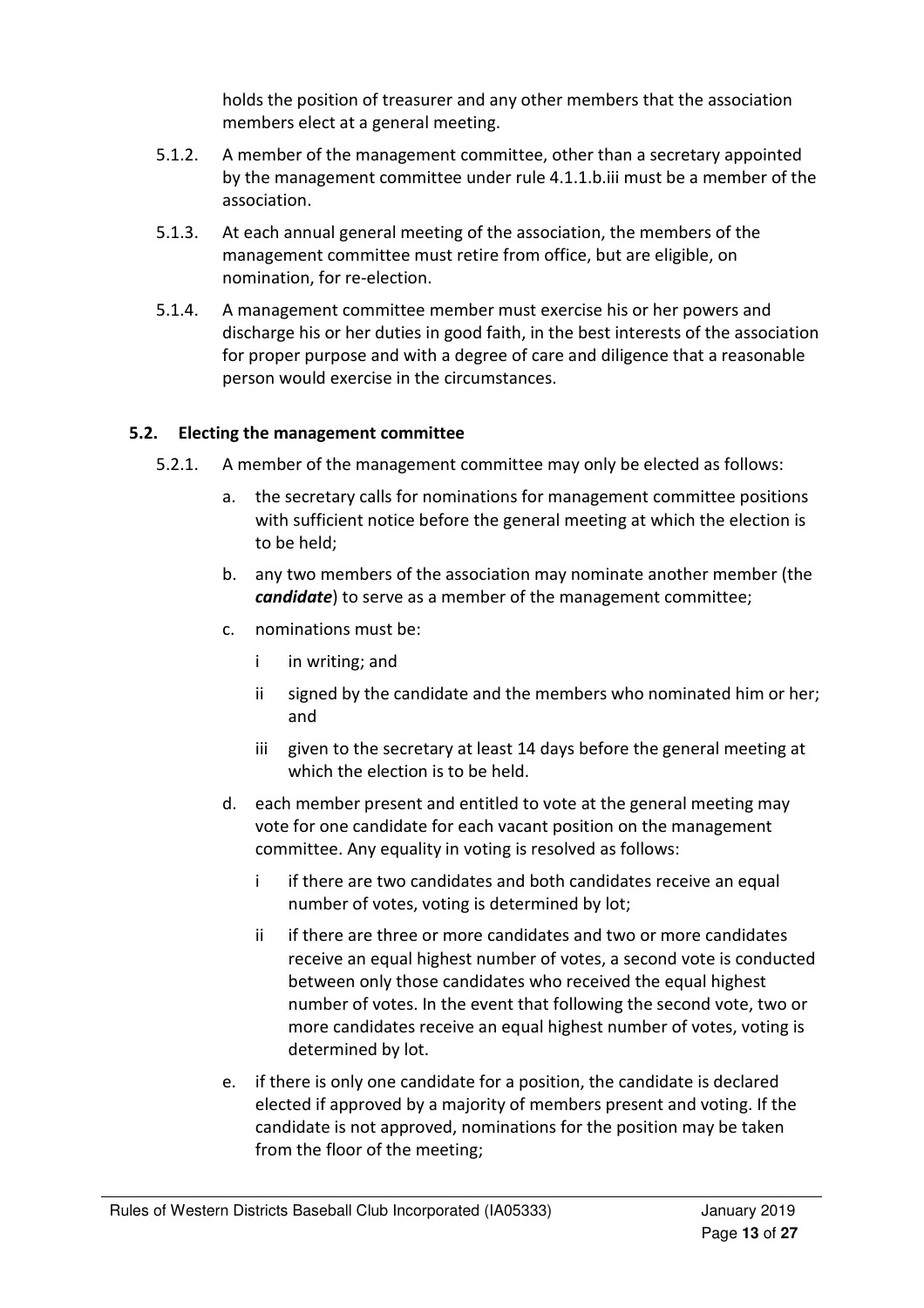- f. if, at the start of the general meeting, there are no candidates nominated for any position, nominations for that position may be taken from the floor of the meeting.
- 5.2.2. A person may be a candidate only if the person:
	- a. is at least 18 years of age; and
	- b. is not ineligible to be elected as a member under section 61A of the Act.
- 5.2.3. A list of the candidates' names in alphabetical order, with the names of the members who nominated each candidate, must be open for inspection by members of the association for at least seven days immediately preceding the general meeting.
- 5.2.4. If required by the management committee, balloting lists must be prepared containing the names of the candidates in order determined by lot.
- 5.2.5. The management committee must ensure that, before a candidate is elected as a member of the management committee, the candidate is advised:
	- a. whether or not the association has public liability insurance; and
	- b. if the association has public liability insurance, the amount of the insurance.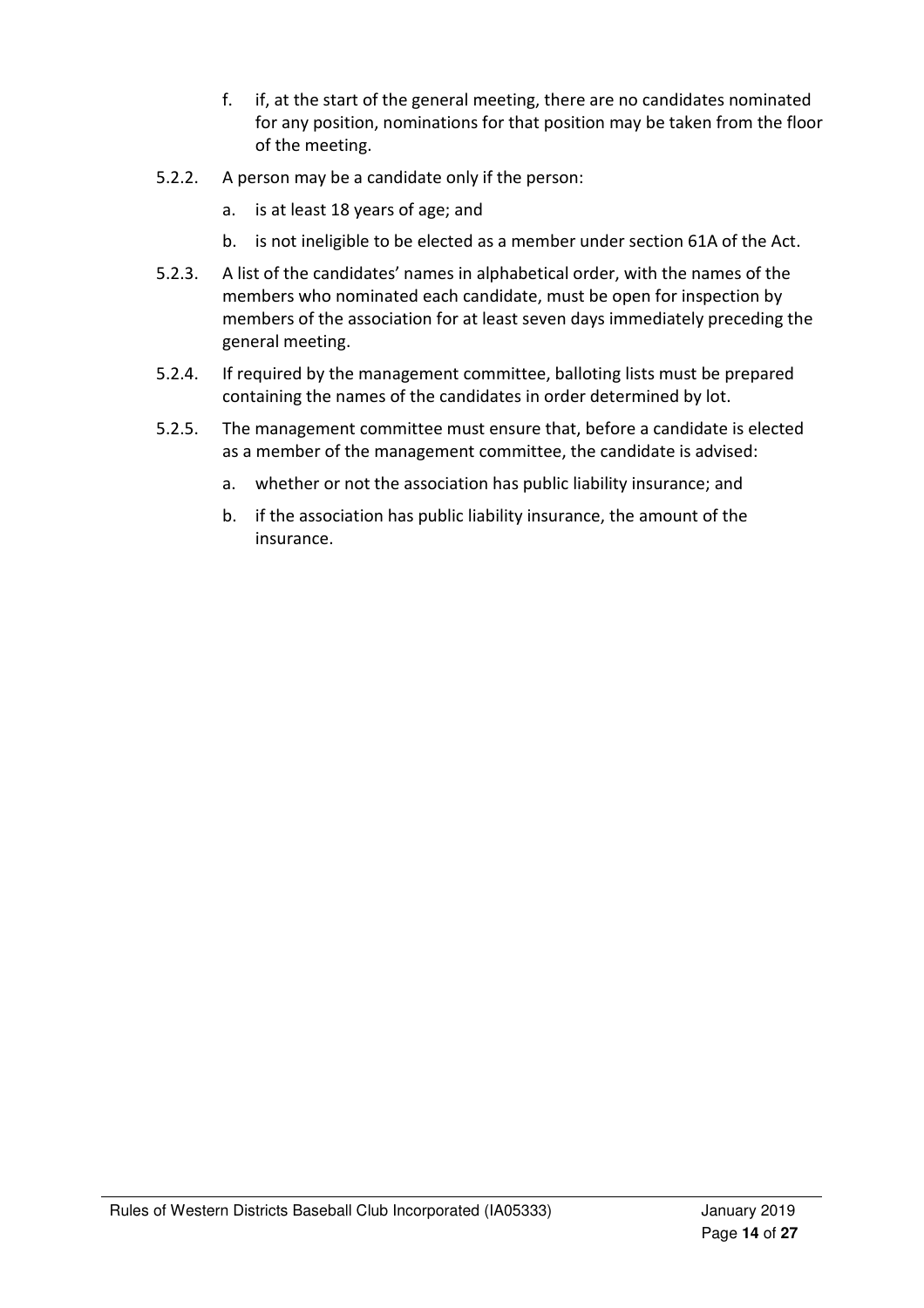#### 5.3. Resignation, removal or vacation of office of management committee member

- 5.3.1. A member of the management committee may resign from the management committee by giving written notice of resignation to the secretary.
- 5.3.2. The resignation takes effect at:
	- a. the time the notice is received by the secretary; or
	- b. if a later time is stated in the notice, the later time.
- 5.3.3. A member of the management committee may be automatically removed from office if that member is absent from three consecutive management committee meetings without leave of the management committee.
- 5.3.4. A member may be removed from office at a general meeting of the association if a majority of the members present and voting at the meeting vote in favour of removing the member.
- 5.3.5. Before a vote is taken about removing the member from office, the member must be given a full and fair opportunity to show cause why he or she should not be removed from office.
- 5.3.6. A member has no right of appeal against the member's removal from office under this rule.
- 5.3.7. A member immediately vacates the office of management committee member in the circumstances mentioned in section 64(2) of the Act.

#### 5.4. Vacancies on management committee

- 5.4.1. If a casual vacancy occurs on the management committee, the continuing members of the management committee may appoint another member of the association to fill the vacancy until the next annual general meeting.
- 5.4.2. With the exception of the positions of president and treasurer, the continuing members of the management committee may act despite a casual vacancy on the management committee.
- 5.4.3. If the number of management committee members is less than the number fixed under rule 5.7.1 as a quorum of the management committee, the continuing members of the management committee may act only to:
	- a. increase the number of management committee members to the number required for a quorum; or
	- b. call a general meeting of the association.
- 5.4.4. If a casual vacancy occurs in the position of president or treasurer, the continuing members of the management committee may act only to:
	- a. appoint another member of the association to fill the casual vacancy; or
	- b. call a general meeting of the association.

#### 5.5. Functions of management committee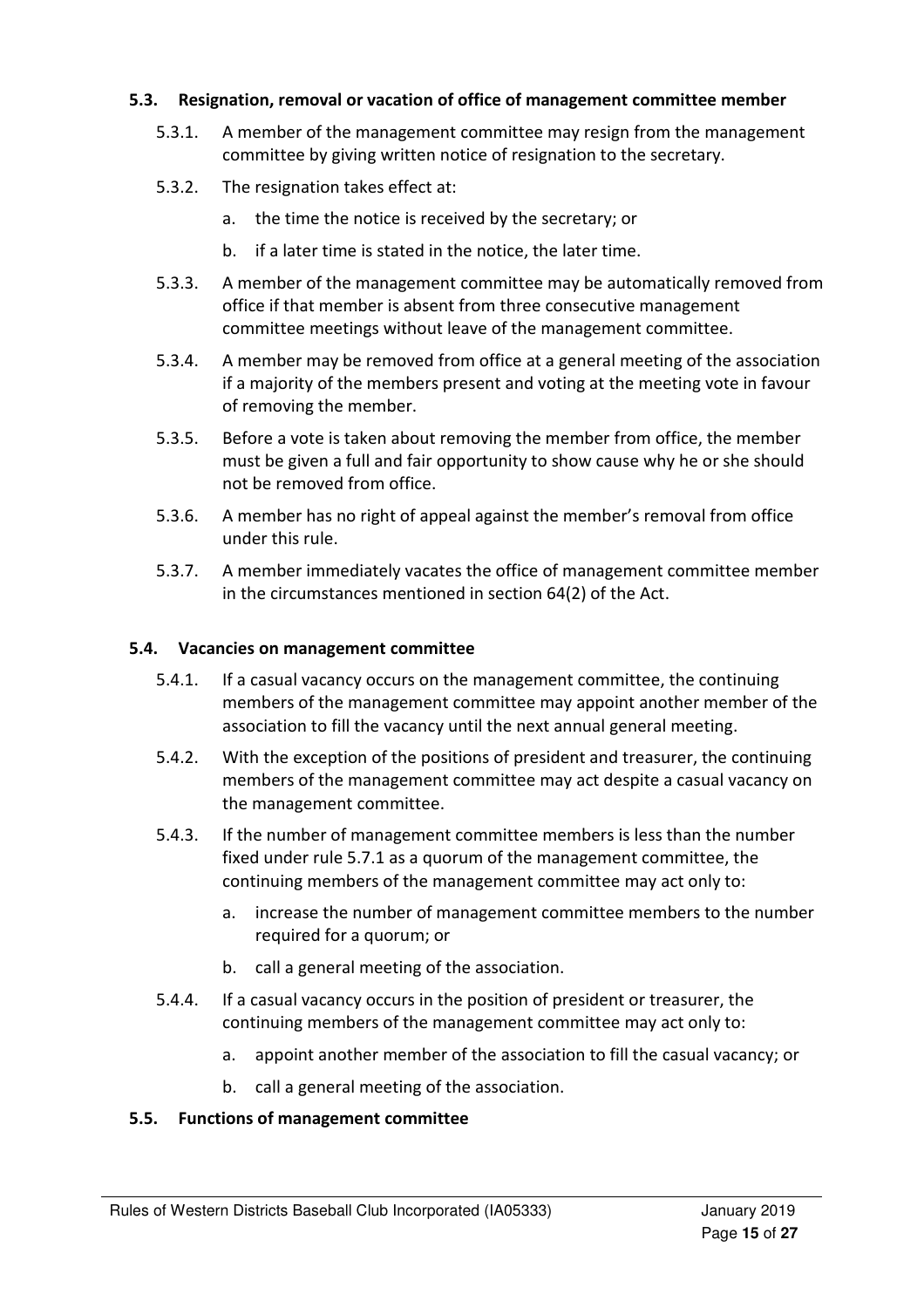- 5.5.1. The management committee must take all reasonable steps to ensure that the association complies with its obligations under the Act and these rules.
- 5.5.2. Subject to these rules or a resolution of the members of the association carried at a general meeting, the management committee has the general control and management of the administration of the affairs, property and funds of the association.
- 5.5.3. The management committee has authority to interpret the meaning of these rules and any matter relating to the association on which the rules are silent, but any interpretation must have regard to the Act, including any regulation made under the Act.

Note: The Act prevails if the association's rules are inconsistent with the Act; see section 1B of the Act.

- 5.5.4. The management committee may exercise the powers of the association:
	- a. to borrow, raise or secure the payment of amounts in a way the management committee decides; and
	- b. to secure the amounts mentioned in rule 5.5.4.a, or the payment or performance of any debt, liability, contract, guarantee or other engagement incurred or to be entered into by the association in any way, including by the issue of debentures (perpetual or otherwise) charged upon the whole or part of the association's property, both present and future; and
	- c. to purchase, redeem or pay off any securities issued; and
	- d. to borrow amounts from members and pay interest on the amounts borrowed; and
	- e. to mortgage or charge the whole or part of its property; and
	- f. to issue debentures and other securities, whether outright or as security for any debt, liability or obligation of the association; and
	- g. to provide and pay off any securities issued; and
	- h. to invest in a way the members of the association may decide.
- 5.5.5. For rule 5.5.4.d, the rate of interest must not be more than the current rate being charged for overdrawn accounts on money lent (regardless of the term of the loan) by:
	- a. the financial institution of the association; or
	- b. if there is more than one financial institution of the association, the financial institution nominated by the management committee.

#### 5.6. Meetings of management committee

5.6.1. Subject to this rule, the management committee may meet and conduct its proceedings, as it considers appropriate.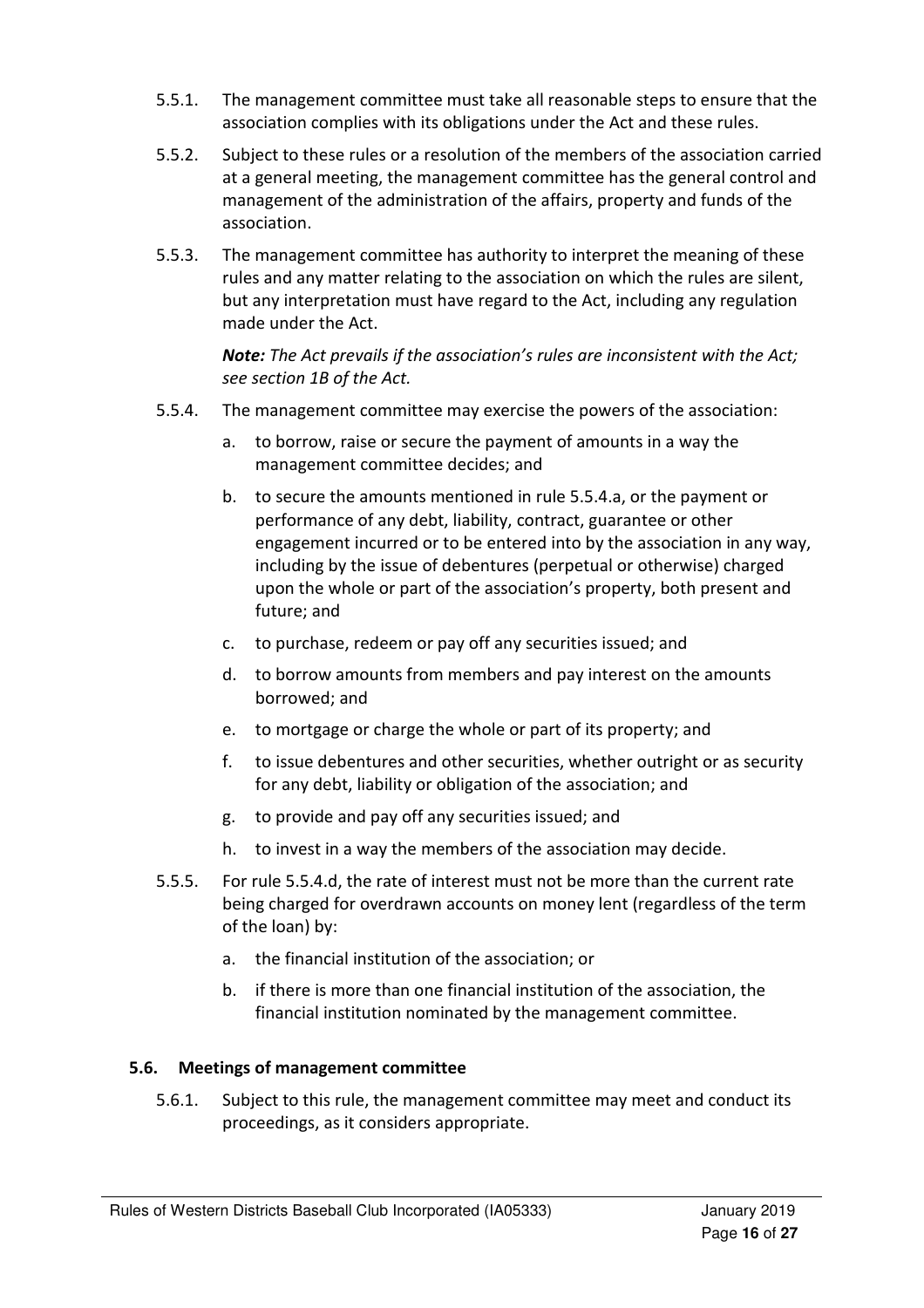- 5.6.2. The management committee must meet at least once every four months to exercise its functions.
- 5.6.3. The management committee must decide how a meeting is to be called.
- 5.6.4. Notice of a meeting is to be given in the way decided by the management committee.
- 5.6.5. The management committee may hold meetings, or permit a management committee member to take part in its meetings, by using any technology that reasonably allows the member to hear and take part in discussions as they happen.
- 5.6.6. A management committee member who participates in the meeting as mentioned in rule 5.6.5 is taken to be present at the meeting.
- 5.6.7. A question arising at a management committee meeting is to be decided by a majority vote of members of the management committee present and voting at the meeting and, if the votes are equal, the question is resolved so as to maintain the status quo.
- 5.6.8. If a management committee member has a material personal interest in a matter that relates to the affairs of the association:
	- a. the management committee member must declare the interest;
	- b. the management committee member must not vote on matters that relate to the interest and, if the member does vote, the member's vote must not be counted;
	- c. the association cannot avoid the transaction merely because of the existence of the interest.
- 5.6.9. The president is to preside as chairperson at a management committee meeting.
- 5.6.10. If there is no president or if the president is not present within 30 minutes after the time fixed for a management committee meeting, the members may choose one of their number to preside as chairperson at the meeting.

#### 5.7. Quorum for, and adjournment of, management committee meeting

- 5.7.1. At a management committee meeting, more than 50% of the members elected to the management committee as at the close of the last general meeting of the members form a quorum.
- 5.7.2. If there is no quorum within 30 minutes after the time fixed for a management committee meeting called on the request of members of the management committee, the meeting lapses.
- 5.7.3. If there is no quorum within 30 minutes after the time fixed for a management committee meeting called other than on the request of the members of the management committee:
	- a. the meeting is to be adjourned for at least one day; and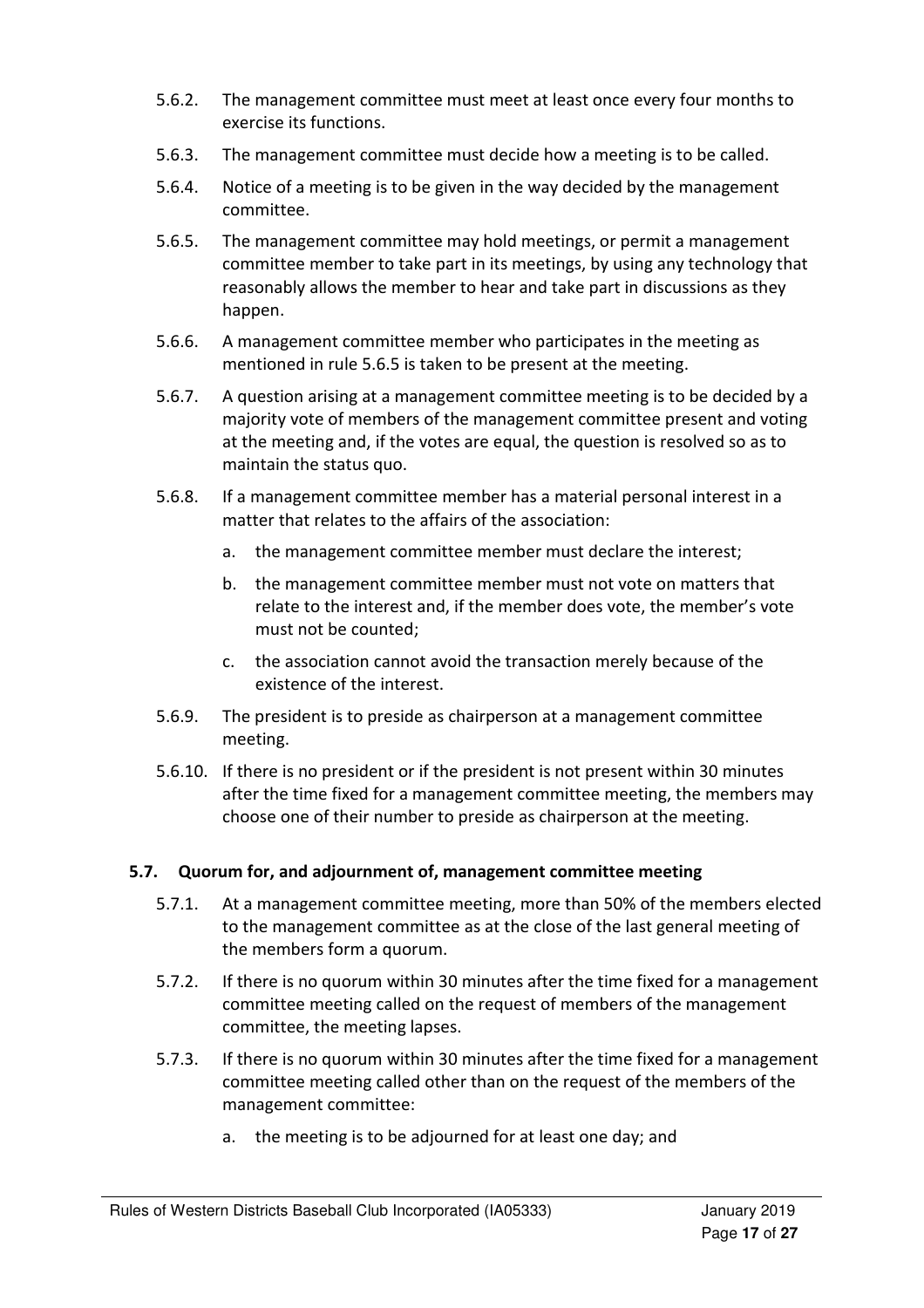- b. the members of the management committee who are present are to decide the day, time and place of the adjourned meeting.
- 5.7.4. If, at an adjourned meeting mentioned in rule 5.7.3, there is no quorum within 30 minutes after the time fixed for the meeting, the meeting lapses.

#### 5.8. Special meeting of management committee

- 5.8.1. If the secretary receives a written request signed by at least 33% of the members of the management committee, the secretary must call a special meeting of the management committee by giving each member of the management committee notice of the meeting within 14 days after the secretary receives the request.
- 5.8.2. If the secretary is unable or unwilling to call the special meeting, the president must call the meeting.
- 5.8.3. A request for a special meeting must state:
	- a. why the special meeting is called; and
	- b. the business to be conducted at the meeting.
- 5.8.4. A notice of a special meeting must state:
	- a. the day, time and place of the meeting; and
	- b. the business to be conducted at the meeting.
- 5.8.5. Only the business listed on the notice of a special meeting of the management committee may be conducted at a special meeting of the management committee.
- 5.8.6. A special meeting of the management committee must be held within 14 days after notice of the meeting is given to the members of the management committee.

#### 5.9. Minutes of management committee meetings

- 5.9.1. The secretary must ensure full and accurate minutes of all questions, matters, resolutions and other proceedings of each management committee meeting are entered in a minute book.
- 5.9.2. To ensure the accuracy of the minutes, the minutes of each management committee meeting must be signed by the chairperson of the meeting, or the chairperson of the next management committee meeting, verifying their accuracy.

#### 5.10. Delegation

- 5.10.1. The management committee may delegate all or any of its powers and authorities, duties and functions to any person or to any subcommittee except:
	- a. the power to delegate; and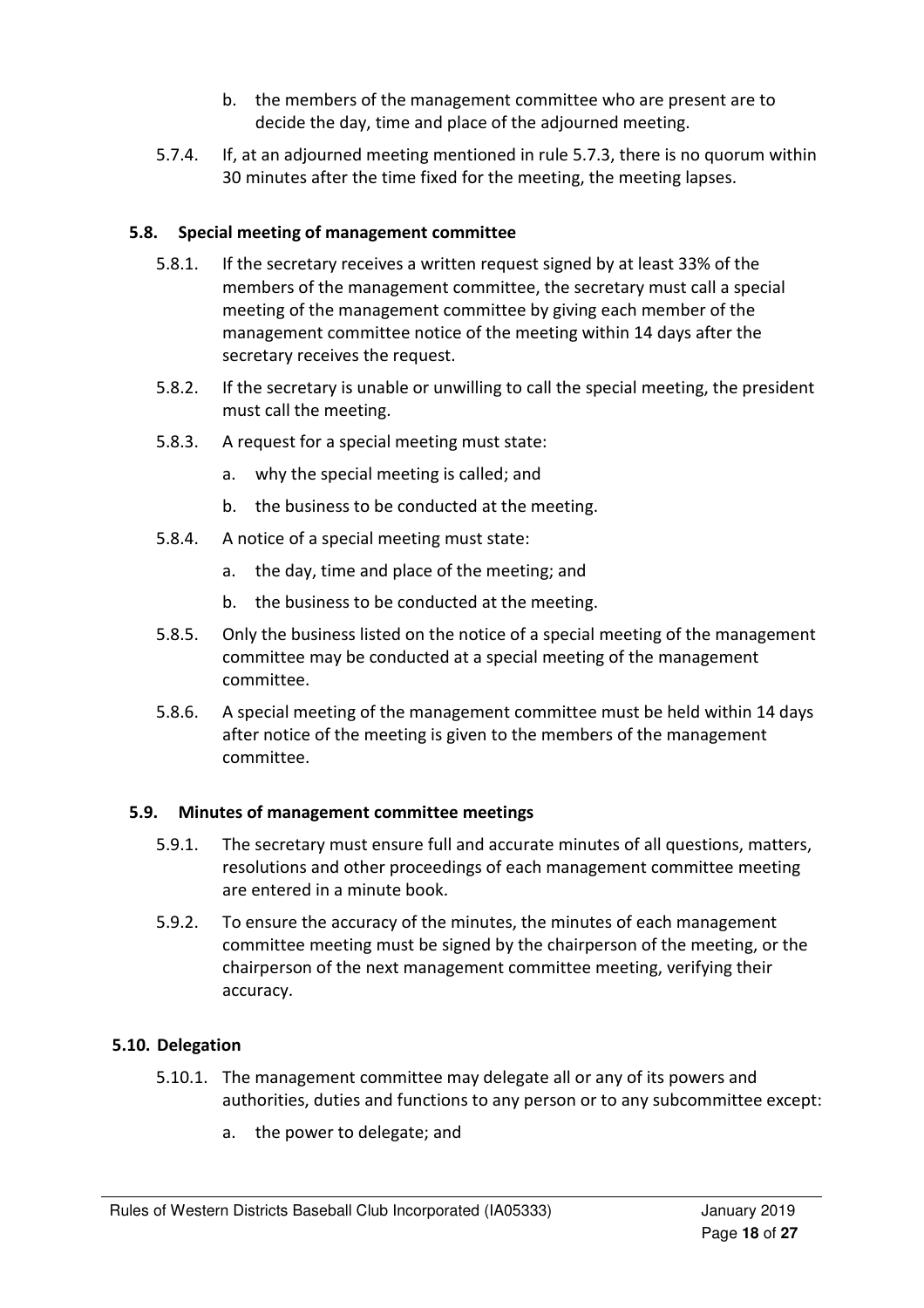- b. a function that is a duty imposed on the management committee by the Act or by any other law.
- 5.10.2. Despite any delegation under this rule, the management committee may continue to exercise all its functions, including any function that has been delegated and remains accountable for the exercise of those functions at all times.

#### 5.11. Appointment of subcommittees

- 5.11.1. The management committee may appoint one or more subcommittees consisting of members of the association considered appropriate by the management committee to help with the conduct of the association's operations.
- 5.11.2. Subcommittees shall have such membership, powers and duties as the management committee shall confer on them, or which the management committee shall delegate to them.
- 5.11.3. Any act or thing done or suffered by a subcommittee acting in the exercise of a delegation under these rules has the same force and effect as it would have if it had been done or suffered by the management committee.
- 5.11.4. A subcommittee may meet and adjourn as it considers appropriate, or as requested by the management committee.
- 5.11.5. A member of the subcommittee who is not a member of the management committee is not entitled to vote at a management committee meeting.
- 5.11.6. A subcommittee may elect a chairperson of its meetings.
- 5.11.7. If a chairperson is not elected, or if the chairperson is not present within 15 minutes after the time fixed for a meeting, the members present may choose one of their number to be chairperson of the meeting.
- 5.11.8. A question arising at a subcommittee meeting is to be decided by a majority vote of the members present and voting at the meeting and, if the votes are equal, the question is decided so as to maintain the status quo.

#### 5.12. Acts not affected by defects or disqualifications

- 5.12.1. An act performed by the management committee, a subcommittee or a person acting as a member of the management committee is taken to have been validly performed.
- 5.12.2. Rule 5.12.1 applies even if the act was performed when:
	- a. there was a defect in the appointment of a member of the management committee, subcommittee or person acting as a member of the management committee; or
	- b. a management committee member, subcommittee member or person acting as a member of the management committee was disqualified from being a member.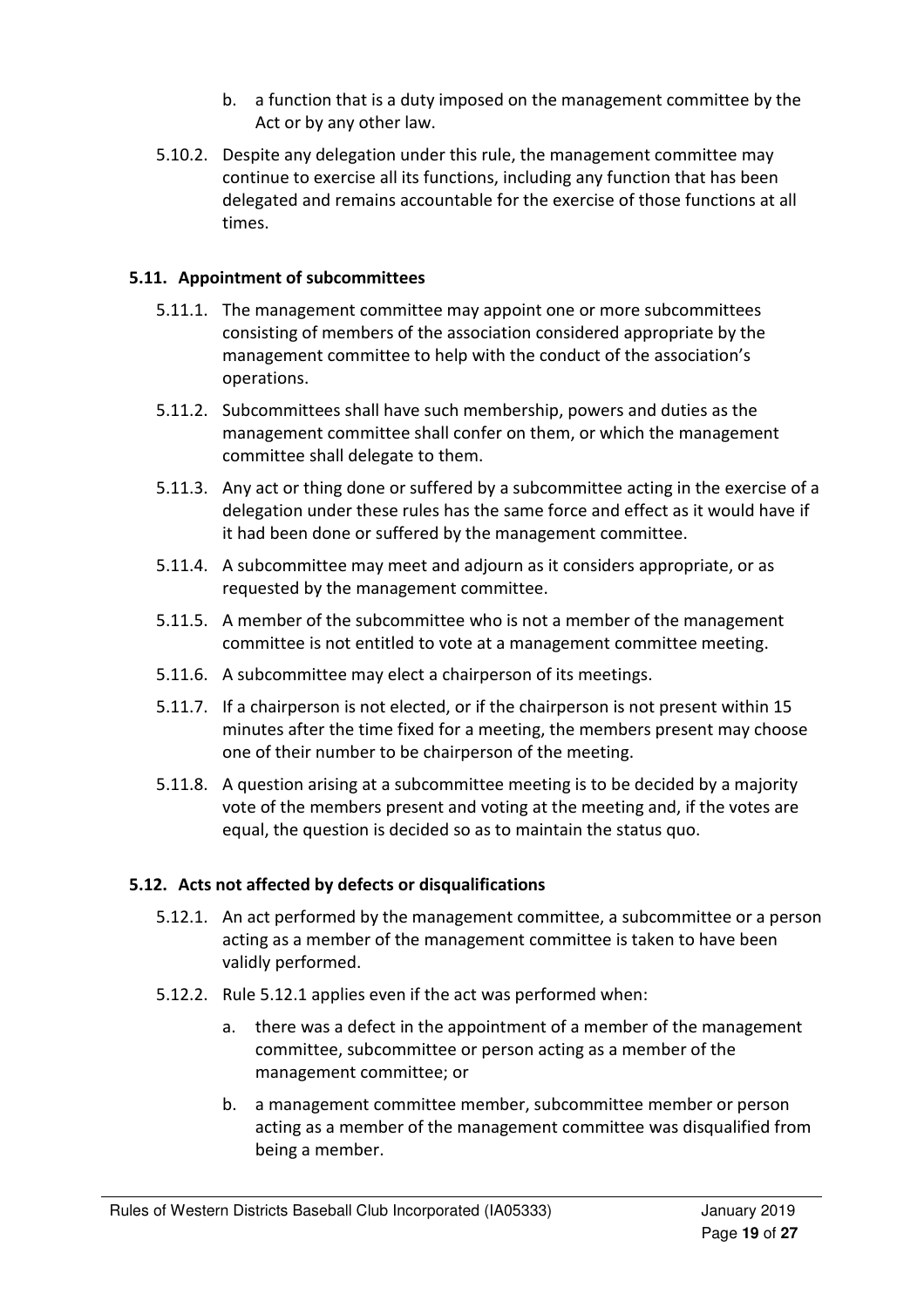#### 5.13. Resolutions of management committee without meeting

- 5.13.1. A written resolution agreed in writing by all members of the management committee is as valid and effectual as if it had been passed at a management committee meeting that was properly called and held.
- 5.13.2. Such a resolution may be validly transmitted and agreed in writing electronically.
- 5.13.3. A resolution mentioned in rule 5.13.1 may consist of several documents in like form, each agreed in writing by one or more members of the management committee.

#### **6. MEETINGS OF MEMBERS**

#### 6.1. Annual general meetings

- 6.1.1. The association's annual general meeting must be held:
	- a. at least once each year; and
	- b. within 6 months after the end date of the association's reportable financial year.

#### 6.2. Business to be conducted at annual general meeting of level 1 incorporated associations and particular level 2 and level 3 incorporated associations

- 6.2.1. This rule applies only if the association is:
	- a. a level 1 incorporated association; or
	- b. a level 2 incorporated association to which section 59 of the Act applies; or
	- c. a level 3 incorporated association to which section 59 of the Act applies.
- 6.2.2. The following business must be conducted at each annual general meeting of the association:
	- a. receiving the association's financial statement, and audit report, for the last reportable financial year;
	- b. presenting the financial statement and audit report to the meeting for adoption;
	- c. electing members of the management committee;
	- d. for a level 1 incorporated association appointing an auditor or an accountant for the present financial year;
	- e. for a level 2 incorporated association, or a level 3 incorporated association, to which section 59 of the Act applies—appointing an auditor, an accountant or an approved person for the present financial year.

#### 6.3. Business to be conducted at annual general meeting of other level 2 incorporated associations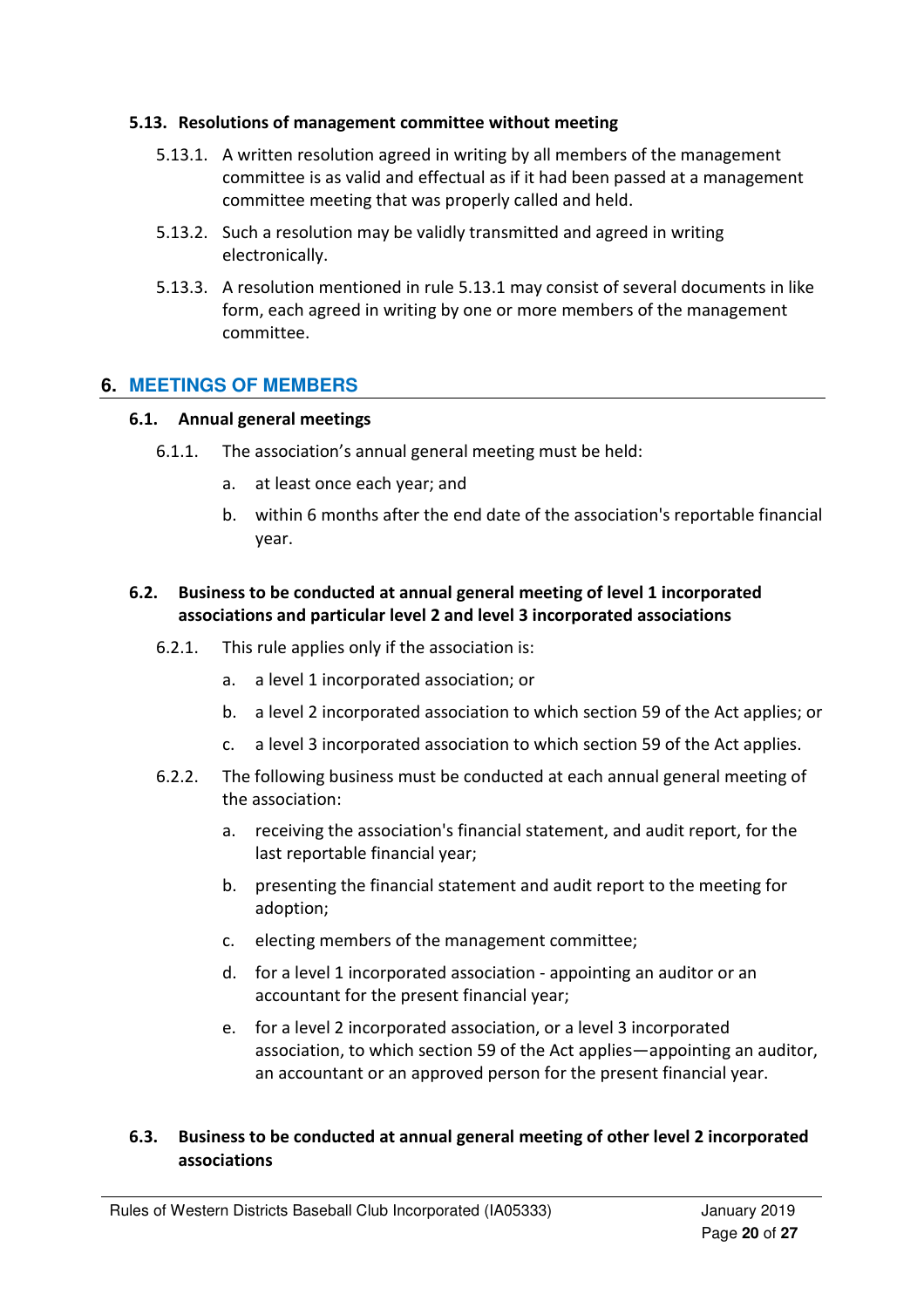- 6.3.1. This rule applies only if the association is a level 2 incorporated association to which section 59A of the Act applies.
- 6.3.2. The following business must be conducted at each annual general meeting of the association:
	- a. receiving the association's financial statement, and signed statement, for the last reportable financial year;
	- b. presenting the financial statement and signed statement to the meeting for adoption;
	- c. electing members of the management committee;
	- d. appointing an auditor, an accountant or an approved person for the present financial year.

#### 6.4. Business to be conducted at annual general meeting of other level 3 incorporated associations

- 6.4.1. This rule applies only if the association is a level 3 incorporated association to which section 59B of the Act applies.
- 6.4.2. The following business must be conducted at each annual general meeting of the association:
	- a. receiving the association's financial statement, and signed statement, for the last reportable financial year;
	- b. presenting the financial statement and signed statement to the meeting for adoption;
	- c. electing members of the management committee;

#### 6.5. Notice of general meeting

- 6.5.1. The secretary may call a general meeting of the association.
- 6.5.2. The secretary must give at least 14 days notice of the meeting to each member of the association.
- 6.5.3. If the secretary is unable or unwilling to call the meeting, the president must call the meeting.
- 6.5.4. The management committee may decide the way in which the notice must be given.
- 6.5.5. However, notice of the following meetings must be given in writing:
	- a. a meeting called to hear and decide an appeal against the management committee's decision:
		- i to reject an applicant's application for membership of the association; or
		- ii to terminate or suspend a member's membership of the association.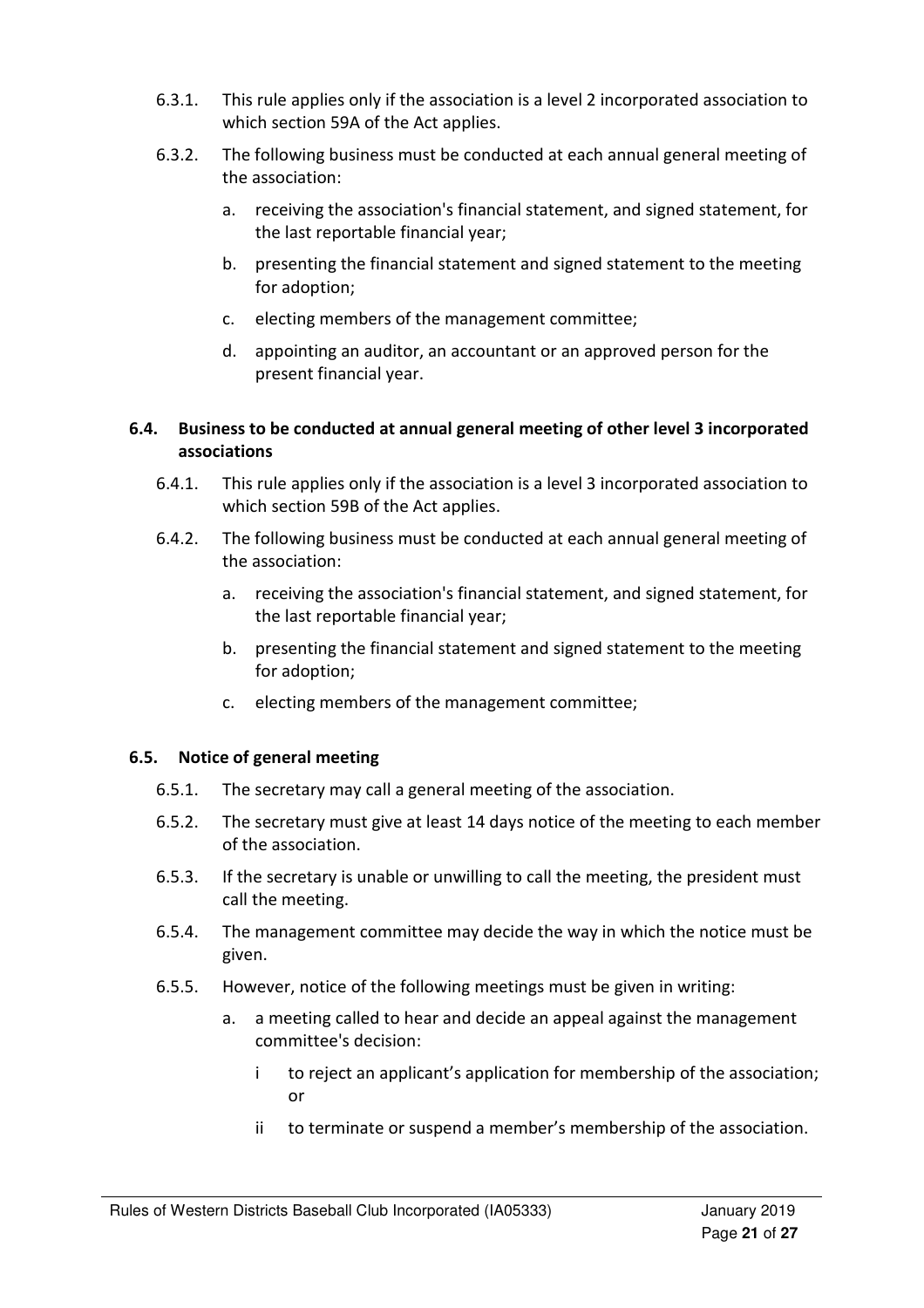- b. a meeting called to hear and decide a proposed special resolution of the association.
- 6.5.6. A notice of a general meeting must state the business to be conducted at the meeting.

#### 6.6. Quorum for, and adjournment of, general meeting

- 6.6.1. The quorum for a general meeting is at least the number of members equal to the number of members on the management committee at the close of the association's last general meeting plus one.
- 6.6.2. However, if all members of the association are members of the management committee, the quorum is the total number of members less one.
- 6.6.3. No business may be conducted at a general meeting unless there is a quorum of members when the meeting proceeds to business.
- 6.6.4. If there is no quorum within 30 minutes after the time fixed for a general meeting called on the request of members of the management committee or the association, the meeting lapses.
- 6.6.5. If there is no quorum within 30 minutes after the time fixed for a general meeting called other than on the request of members of the management committee or the association:
	- a. the meeting is to be adjourned for at least seven days; and
	- b. the management committee is to decide the day, time and place of the adjourned meeting.
- 6.6.6. The chairperson may, with the consent of any meeting at which there is a quorum, and must if directed by the meeting, adjourn the meeting from time to time and from place to place.
- 6.6.7. If a meeting is adjourned under rule 6.6.6 only the business left unfinished at the meeting from which the adjournment took place may be conducted at the adjourned meeting.
- 6.6.8. The secretary is not required to give the members notice of an adjournment or of the business to be conducted at an adjourned meeting unless a meeting is adjourned for at least 30 days.
- 6.6.9. If a meeting is adjourned for at least 30 days, notice of the adjourned meeting must be given in the same way notice is given for an original meeting.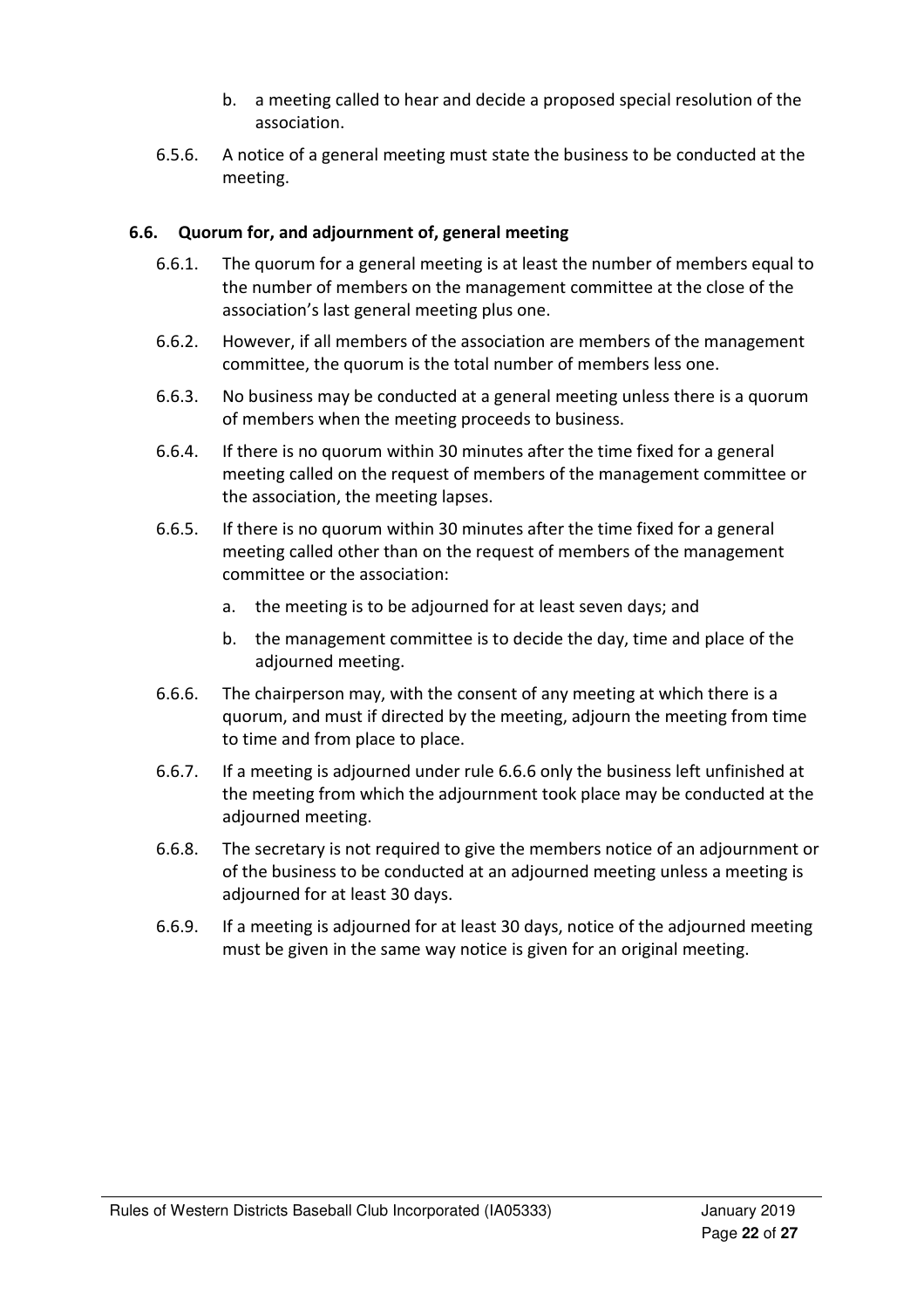#### 6.7. Procedure at general meeting

- 6.7.1. A member may take part and vote in a general meeting in person, by proxy or by attorney.
- 6.7.2. A member who participates in a meeting as mentioned in rule 6.7.1 is taken to be present at the meeting.
- 6.7.3. At each general meeting:
	- a. the president is to preside as chairperson; and
	- b. if there is no president or if the president is not present within 30 minutes after the time fixed for the meeting or is unwilling to act, the members present may choose another management committee member to be chairperson of the meeting; and
	- c. if there is no management committee member present the members may choose one of their number to preside as chairperson at the meeting; and
	- d. the chairperson must conduct the meeting in a proper and orderly way.

#### 6.8. Voting at general meeting

- 6.8.1. At a general meeting, each question, matter or resolution, other than a special resolution, must be decided by a majority vote of the members present and voting.
- 6.8.2. Each member present and entitled to vote is entitled to one vote only and, if the votes are equal, the chairperson has a casting vote as well as a primary vote.
- 6.8.3. A member is not entitled to vote at a general meeting if the member's annual subscription is in arrears at the date of the meeting.
- 6.8.4. The method of voting is to be decided by the management committee.
- 6.8.5. However, if at least 20% of the members present demand a secret ballot, voting must be by secret ballot.
- 6.8.6. If a secret ballot is held, the chairperson must appoint two members to conduct the secret ballot in the way the chairperson decides.
- 6.8.7. The result of a secret ballot as declared by the chairperson is taken to be a resolution of the meeting at which the ballot was held.

#### 6.9. Special general meeting

- 6.9.1. The secretary must call a special general meeting by giving each member of the association notice of the meeting within 14 days after:
	- a. being directed to call the meeting by the management committee; or
	- b. being given a written request signed by:
		- i at least 33% of the number of members of the management committee when the request is signed; or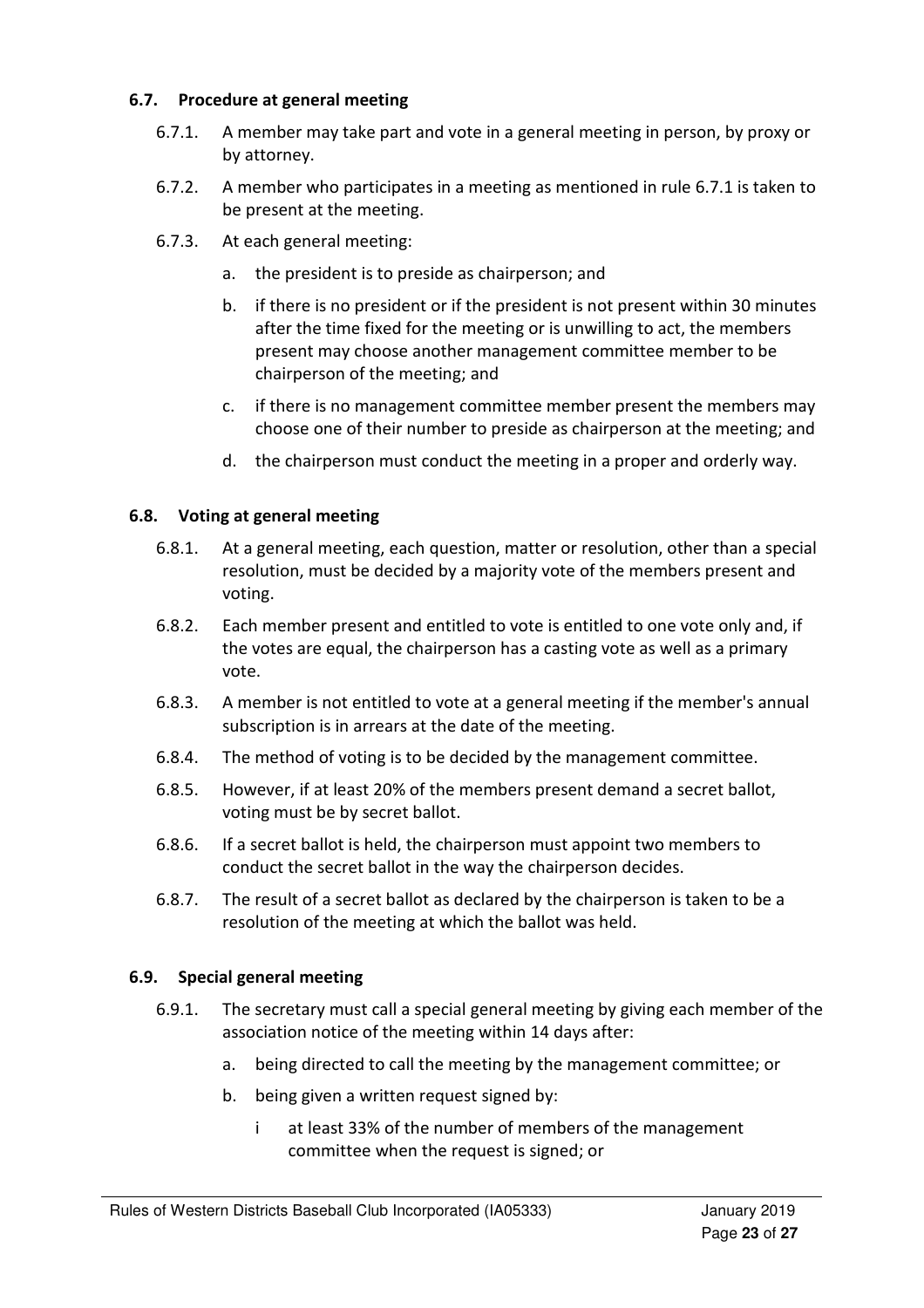- ii at least the number of ordinary members of the association equal to double the number of members of the association on the management committee when the request is signed plus one; or
- c. being given a written notice of an intention to appeal against the decision of the management committee:
	- i to reject an application for membership; or
	- ii to terminate or suspend a member's membership.
- 6.9.2. A request mentioned in rule 6.9.1.b must state:
	- a. why the special general meeting is being called; and
	- b. the business to be conducted at the meeting.
- 6.9.3. A special general meeting must be held within 28 days after the secretary:
	- a. is directed to call the meeting by the management committee; or
	- b. is given the written request mentioned in rule 6.9.1.b; or
	- c. is given the written notice of an intention to appeal mentioned in rule 6.9.1.c.
- 6.9.4. If the secretary is unable or unwilling to call the special meeting, the president must call the meeting.

#### 6.10. Proxies

6.10.1. Proxy voting shall not be permitted at any meetings of the association.

#### 6.11. Minutes of general meetings

- 6.11.1. The secretary must ensure full and accurate minutes of all questions, matters, resolutions and other proceedings of each general meeting are entered in a minute book.
- 6.11.2. To ensure the accuracy of the minutes:
	- a. the minutes of each general meeting must be signed by the chairperson of the meeting, or the chairperson of the next general meeting, verifying their accuracy; and
	- b. the minutes of each annual general meeting must be signed by the chairperson of the meeting, or the chairperson of the next meeting of the association that is a general meeting or annual general meeting, verifying their accuracy.
- 6.11.3. If asked by a member of the association, the secretary must, within 28 days after the request is made:
	- a. make the minute book for a particular general meeting available for inspection by the member at a mutually agreed time and place; and
	- b. give the member copies of the minutes of the meeting.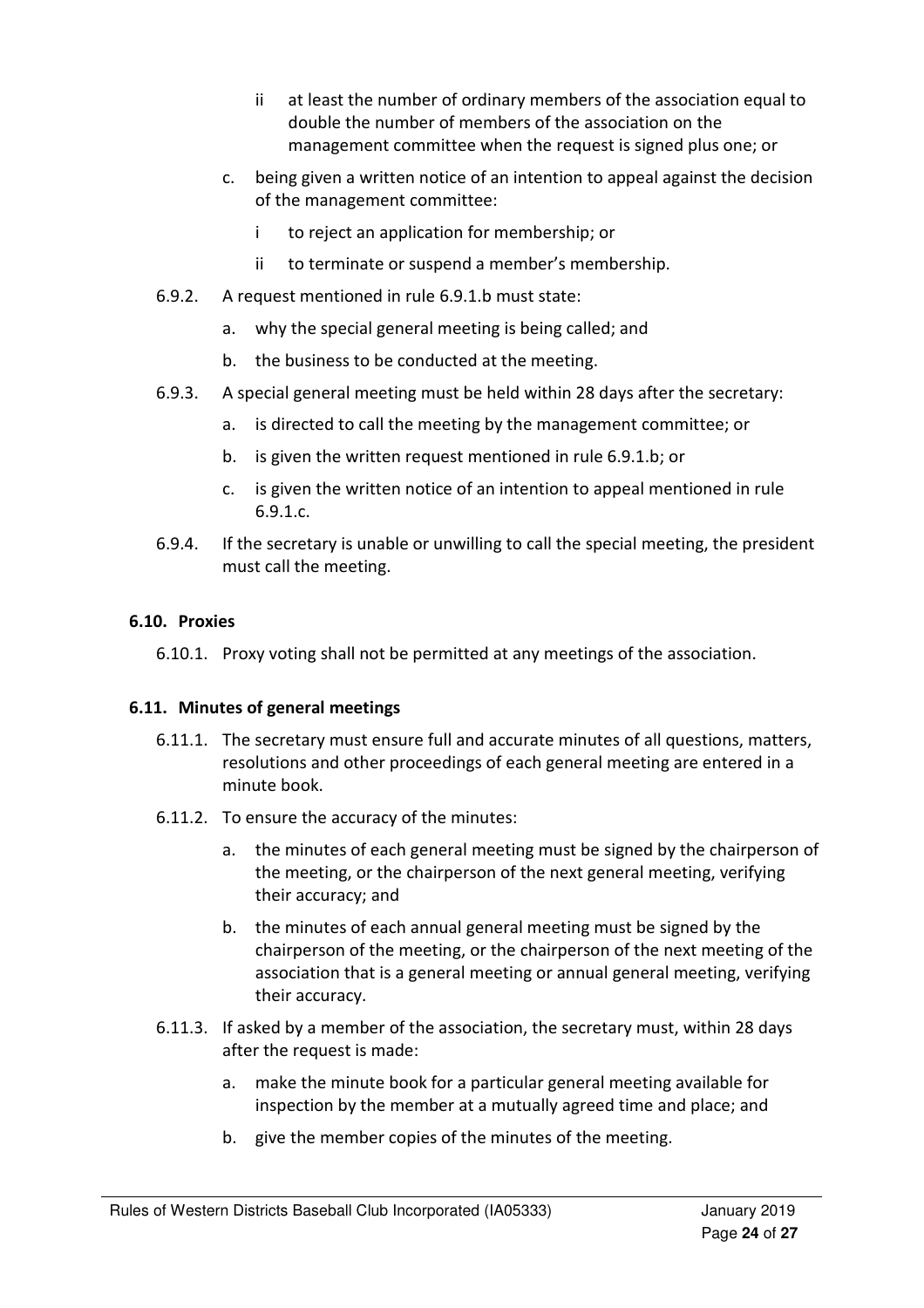6.11.4. The association may require the member to pay the reasonable costs of providing copies of the minutes.

#### **7. RULES AND BYLAWS**

#### 7.1. Alteration of rules

- 7.1.1. Subject to the Act, these rules may be amended, repealed or added to by a special resolution carried at a general meeting.
- 7.1.2. However, an amendment, repeal or addition is valid only if it is registered by the chief executive of the Queensland Government Office of Fair Trading.

#### 7.2. Bylaws

- 7.2.1. The management committee may make, amend or repeal bylaws, consistent with these rules, for the internal management of the association.
- 7.2.2. A bylaw may be set aside by a vote of members at a general meeting of the association.

#### 7.3. Common seal

- 7.3.1. The management committee must ensure the association has a common seal.
- 7.3.2. The common seal must be:
	- a. kept securely by the management committee; and
	- b. used only under the authority of the management committee.
- 7.3.3. Each instrument to which the seal is attached must be signed by a member of the management committee and countersigned by:
	- a. the secretary; or
	- b. another member of the management committee; or
	- c. someone authorised by the management committee.

#### **8. FINANCE**

#### 8.1. Funds and accounts

- 8.1.1. The funds of the association must be kept in an account in the name of the association in a financial institution decided by the management committee.
- 8.1.2. Records and accounts must be kept in the English language showing full and accurate particulars of the financial affairs of the association.
- 8.1.3. All amounts must be deposited in the financial institution account as soon as possible after receipt.
- 8.1.4. A payment by the association of \$100 or more must be made by cheque or electronic funds transfer.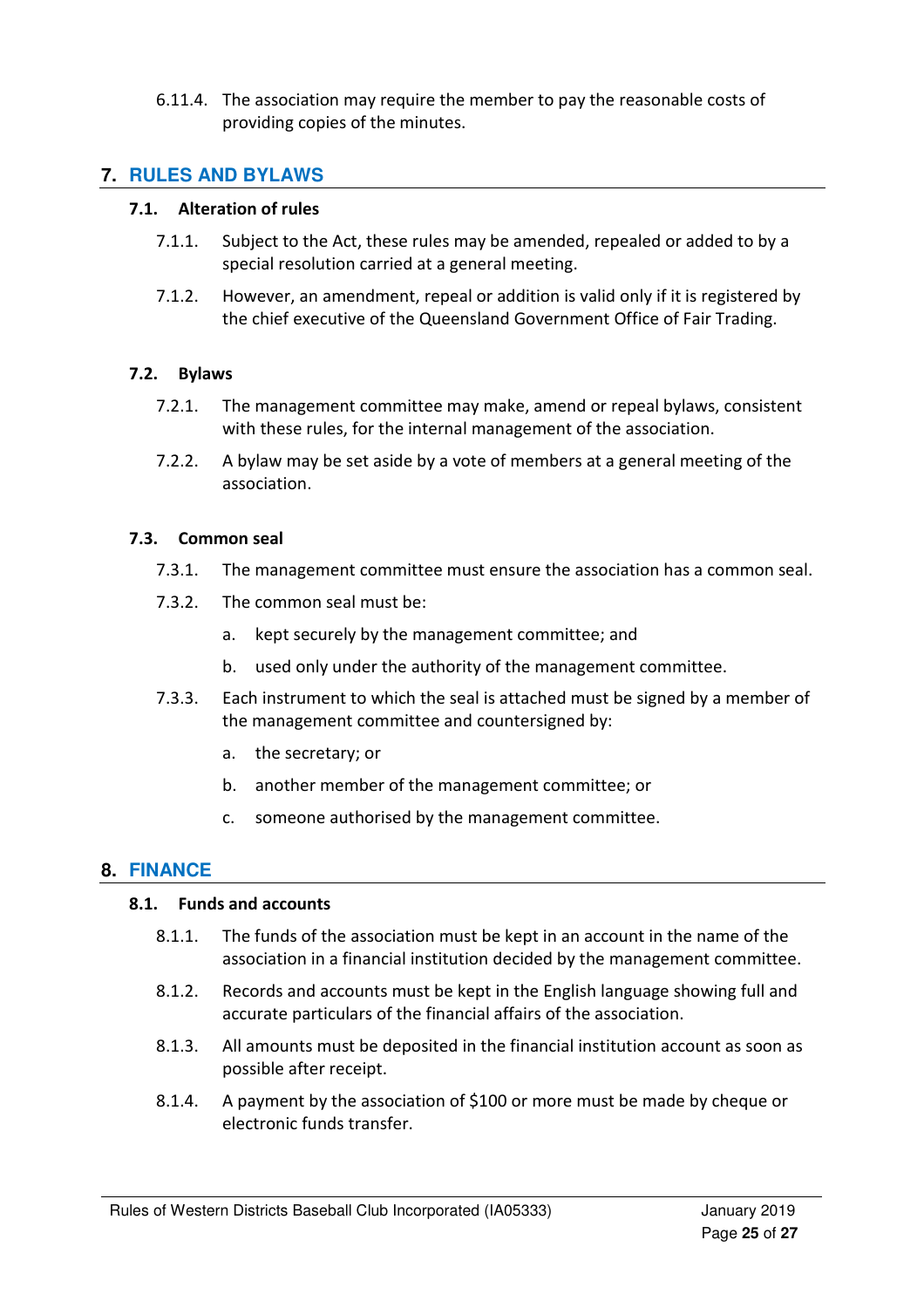- 8.1.5. Any cheque or electronic funds transfer must be signed or approved by any two of the following:
	- a. the president;
	- b. the secretary;
	- c. the treasurer;
	- d. any one of three other members of the association who have been authorised by the management committee to sign cheques issued or approve electronic funds transfers by the association.
- 8.1.6. However, one of the people who signs the cheque or approves the electronic funds transfer must be the president, the secretary or the treasurer.
- 8.1.7. Cheques, other than cheques for wages, allowances or petty cash recoupment, must be crossed not negotiable.
- 8.1.8. A petty cash account may be kept on the imprest system, and the management committee must decide the amount of petty cash to be kept in any such account.
- 8.1.9. All expenditure must be approved or ratified at a management committee meeting.
- 8.1.10. The association precludes the payment to an officer or employee of the association of an amount by way of commission or allowance calculated by reference to the quantity of liquor sold or supplied by the association or the receipts of the association for such liquor.

#### 8.2. General financial matters

- 8.2.1. On behalf of the management committee, the treasurer must, as soon as possible after the end date of each financial year, ensure a financial statement for its last reportable financial year is prepared.
- 8.2.2. The income and property of the association must be used solely in promoting the association's objects and exercising the association's powers and no portion shall be paid or distributed directly or indirectly to members or their associates except as bona fide remuneration of a member for services rendered or expenses incurred on behalf of the association.

#### 8.3. Documents

8.3.1. The management committee must ensure the safe custody of books, documents, instruments of title and securities of the association.